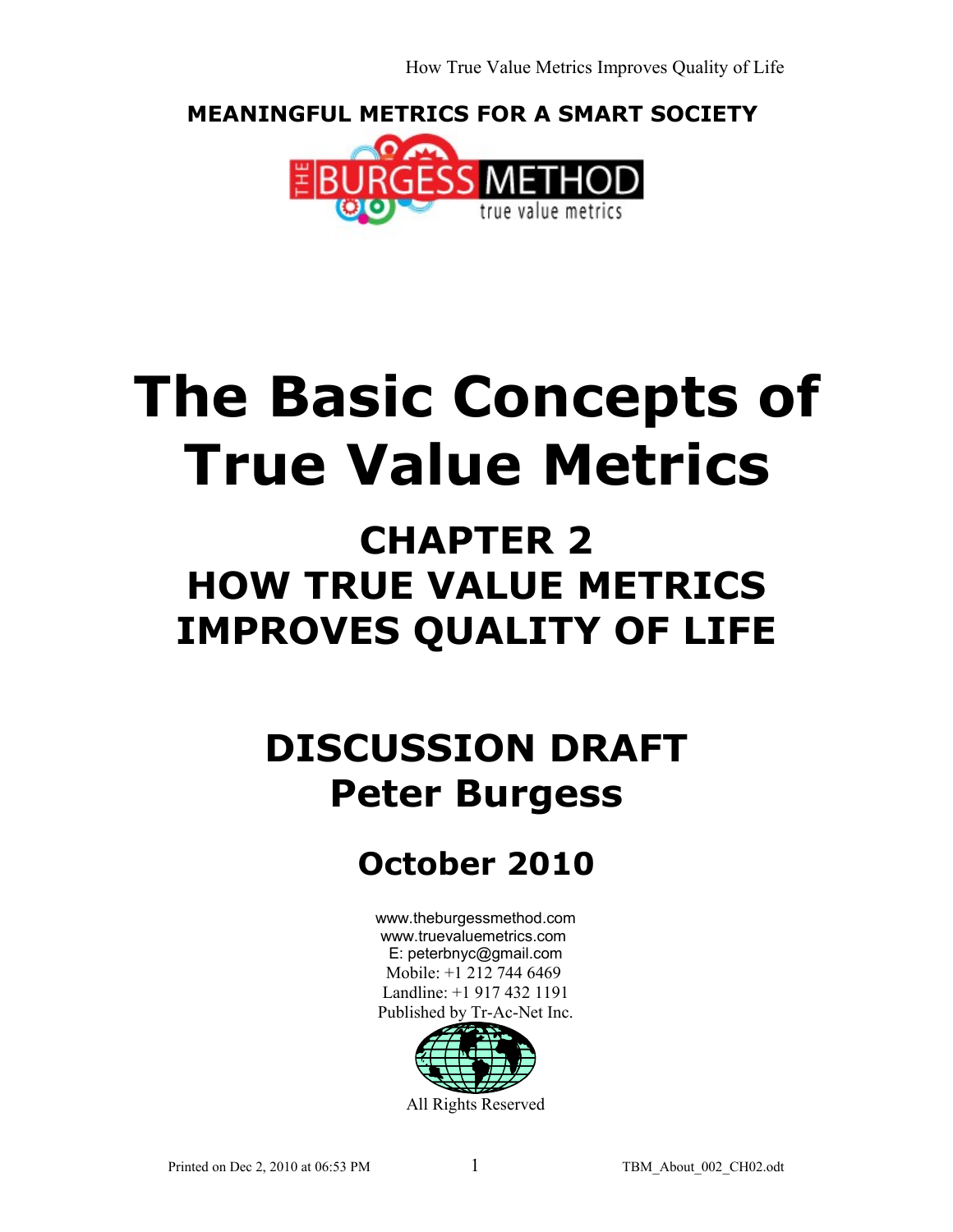## **Chapter 2-1**

## **What Is TVM ... True Value Metrics?**

### **Scorekeeping and Statistics Scorekeeping for society … for community**

Simply put, True Value Metrics is scoreleeping and "stats" for society. It takes what has been developed over hundreds of years … that is old fashioned double entry accounting used in the business world … and makes it work for society by including value metrics as well as just money metrics. This is a paradigm shift that improves the management information dimension of decision making for society … it offers the possibility of more tangible progress and less political posturing.

#### **Scorekeeping and Stats!**

In the sporting world … there are always metrics about the score so that everyone knows which team is the winner. The scorekeeping is independent and not in the control of the players, the coaching staff, the owners or the fans. There are also "stats" that are specific to the sport and used to improve the game mainly by players and coaches .

What metrics are important depends on what the goals are ... in the case of society as a whole the over-riding goal is that quality of life is improved. The Founding Fathers of the United States put pursuit of happiness as a high priority in their thinking, and it seems reasonable that it should remain a high priority. For some this is progress out of poverty, for others this is sustaining an existing good quality of life. True Value Metrics measures what progress whether it is progress out of poverty and or improving quality of life.

### **Metrics for decision making**

Measurement for scorekeeping is good … but there also needs to be data for decision making. What gets measured depends also on what needs to be done. Some measures are always needed … specifically … what resources are used and what outcomes are achieved. These metrics are independent of the activity, and independent of any specific process. Other metrics relate to specific activities and relate to specific processes and help to improve activities and processes.

Modern society has a wide range of metrics ... but most are about money and wealth ... and the various activities that translate into wealth. Every corporate organization engaged in business has impressive metrics in their "management information systems" … and the capital market data services have all sorts of data to help with the analysis of the capital markets and corporate profit performance. So much data about profit and wealth, but very little data to address issues about quality of life and other factors of social importance .

Decision making needs information now … as good as possible now is what is going to get used. If it turns out to be wrong, then there will have to be adjustment later. This is the real world. Identifying cause and effect is done … but it is done "on the fly"!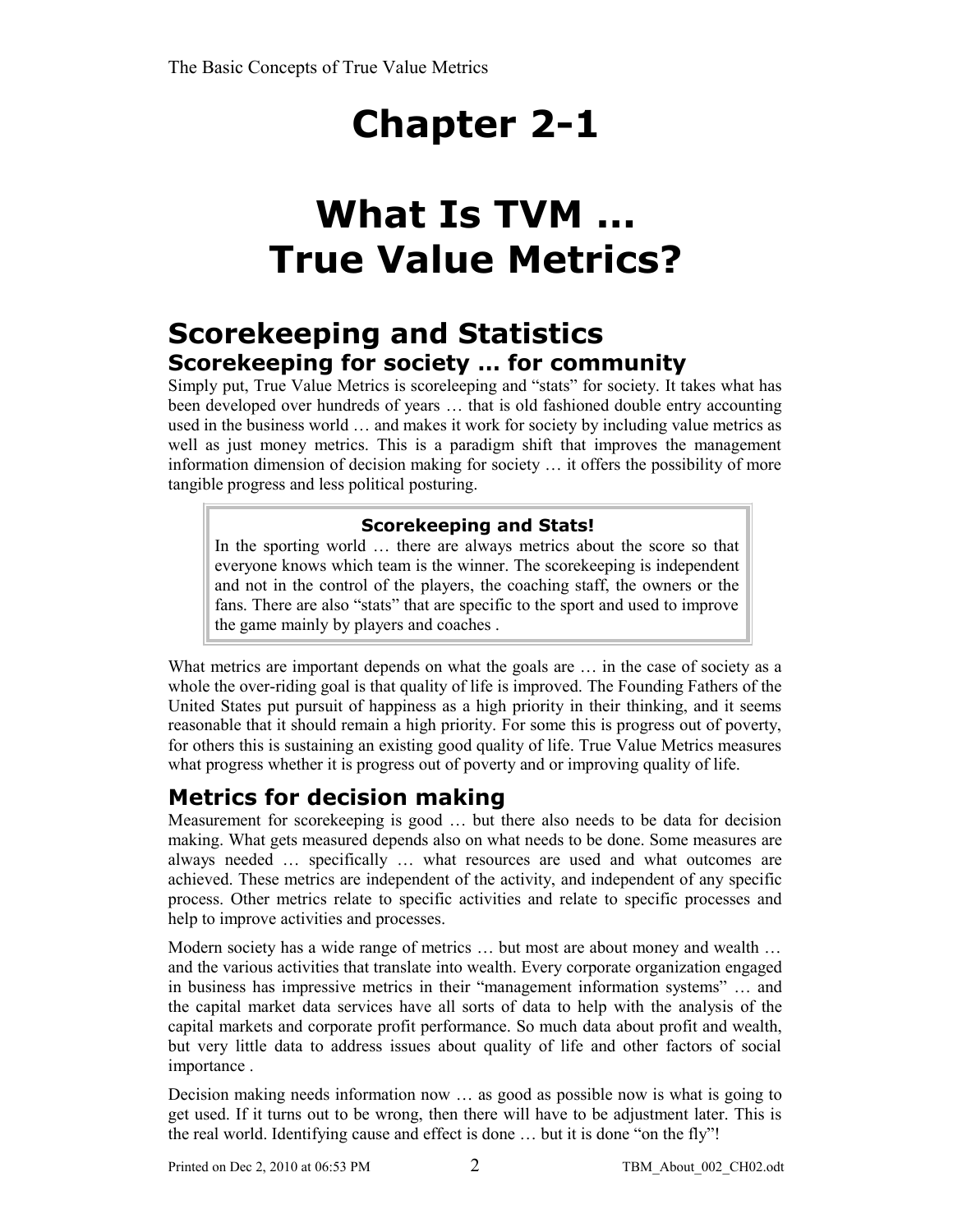TVM aims to be for society what cost accounting is for the typical corporate business organization. In corporate business there is management information that relates cause and effect. Society needs something similar. The community needs for decisions to be made that are good for the community, and for decision makers to be held accountable for the way in which they make decisions and use resources.

#### **Metrics about quality of life Value is the main measure … not money**

What TVM does is to take the money accounting framework and incorporate value metrics into it. Value quantification in addition to money metrics is a basis for some level of paradigm change. Using value in the data and analysis framework, not merely money is a different dynamic. Value is subjective and not as easy to quantify, but it is very important and the main determinant of quality of life … much more so than money

TVM has value at its center just as business accounting has money as its focus. While it may be possible to use money as a metric for wealth, it does not work well as a measure of quality of life. TVM has progress to a better quality of life as the big goal of a high performance society, not merely the acquisition of more and money money wealth.

#### **Value … subjective … but still very important**

Rigorous accounting for value requires a quantification for value. This is not easy because value is a subjective idea, but by using a system of "standard values" TVM has facilitated quantification.

#### **Value must be quantified … just like money**

Nobody really understands what money is … but it does not seem to get in the way of money being used everywhere to measure business performance and the performance of the economy at a macro-level. Value is more important both for the business organization and for society as a whole, and some way must be used to enable widely accepted quantification of value.

TVM is introducing a system of "standard value" to facilitate quantification. This is an approach somewhat similar to standard costs in corporate business cost accountancy. Everything gets a "standard value" … and the aggregate of value transactions becomes the measure of socio-economic performance.

### **An Integrated Analytical Framework Starts with a double entry accounting construct**

The double entry framework that is used in business accounting serves as a powerful method to organize and control data for use in business decision making. TVM uses a similar construct. TVM uses the double entry idea that has made money accounting so effective for corporate performance metrics. The double entry idea makes it possible for state, progress and performance to be part of a single system with internal checks and balances.

#### **Like business accounting … with value!**

TVM measures progress and performance a little bit like it is measured in business accounting … but with value not simply money! Money and value are related but not the same … and there are two datasets: (1) a dataset that describes a state; and (2) a dataset that describes an activity. This is the same concept that is used in business accounting where there is a balance sheet (that describes a state) and the operating statement or profit and loss account (that describes activities). TVM uses the very elegant way in which accounting organizes data into transaction data that impact the profit and loss account, and the data that impact the balance sheet.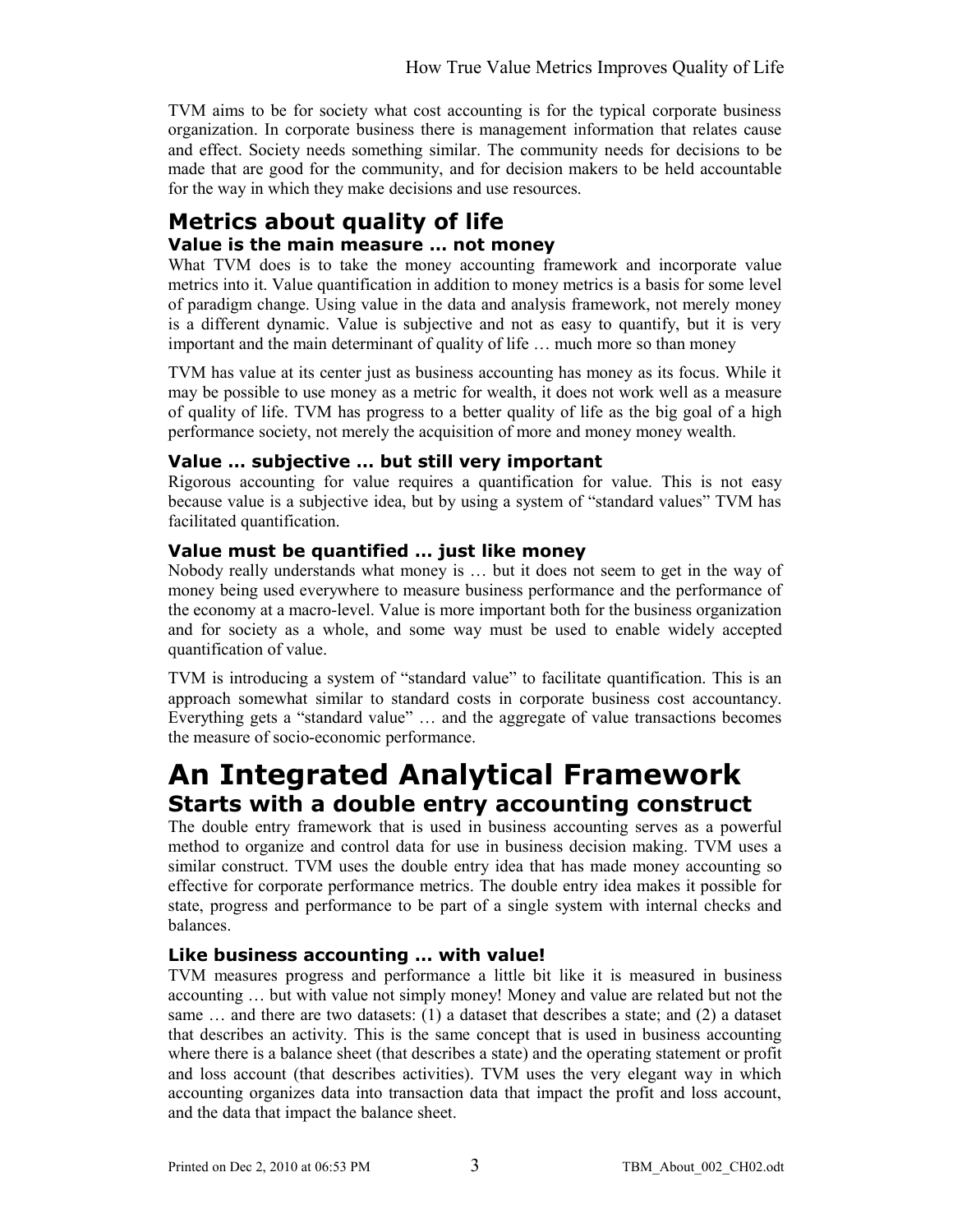Progress is the difference between the value at the beginning of the period and the value at the end of the period. The primary metric of progress is very simple. Is the community better now than it was in the past? This is not a complex idea, and there is no reason why there cannot be quick, easy and useful data about this. In the image below, the value of the community is the same at the end of a period as it was at the beginning ... ordinary daily activities produce what is consumed ... it is a stable steady state situation.

Performance is both the efficiency of the activity and the impact of the activity. The data makes it possible to measure how much something cost with what it should have cost. The data also makes it possible to measure the relationship between cost and the impact … that is the change in value arising for the community.

The purpose of economic activity is to maintain quality of life and make progress … the elements of "state" and "progress" are set out below together with the metrics of "performance" for the implementation activities.

#### **Similar framework using value**

TVM uses the same basic framework but with value data … value elements about quality of life and socially important matters, as well as the well established elements about money wealth that are used in the money accounting system. The use of both money results and value results in a complementary manner makes it possible for decision makers to understand through routine reporting the social value impact of profit making and to be held accountable for both.

The money framework is sadly deficient because the money profit reporting is only about organizational performance and money, with no data about the impact of all of this on quality of life, and the decisions about allocation of resources needed to improve quality of life.

In TVM, "State", "Progress" and "Performance" are an integrated set of metrics similar to the integrated metrics associated with business accounting and financial reporting … the balance sheet and the P&L account. In the case of money accounting the reporting is mainly in connection with organizational performance, in the case of true value metrics it is about the performance of society … how is the community moving forward!

#### **Analytical construct from need to progress**

The management cycle serves to track decisions and resources through a process … to establish priorities and the assess progress and performance. This information structure helps with this. The structure of information used in TVM for appreciation of state, progress and performance is:

- 1. Balance sheet at beginning of period;
- 2. Needs;
- 3. Resources available;
- 4. Resources being used to satisfy needs;
- 5. Unmet needs;
- 6. Resources needed to satisfy unmet needs;
- 7. Incremental external resources mobilized;
- 8. Incremental resources deployed;
- 9. Activity … resources used … value consumed;
- 10. Activity … value creation;
- 11. Activity … impact … value adding;
- 12. Balance sheet at end of period;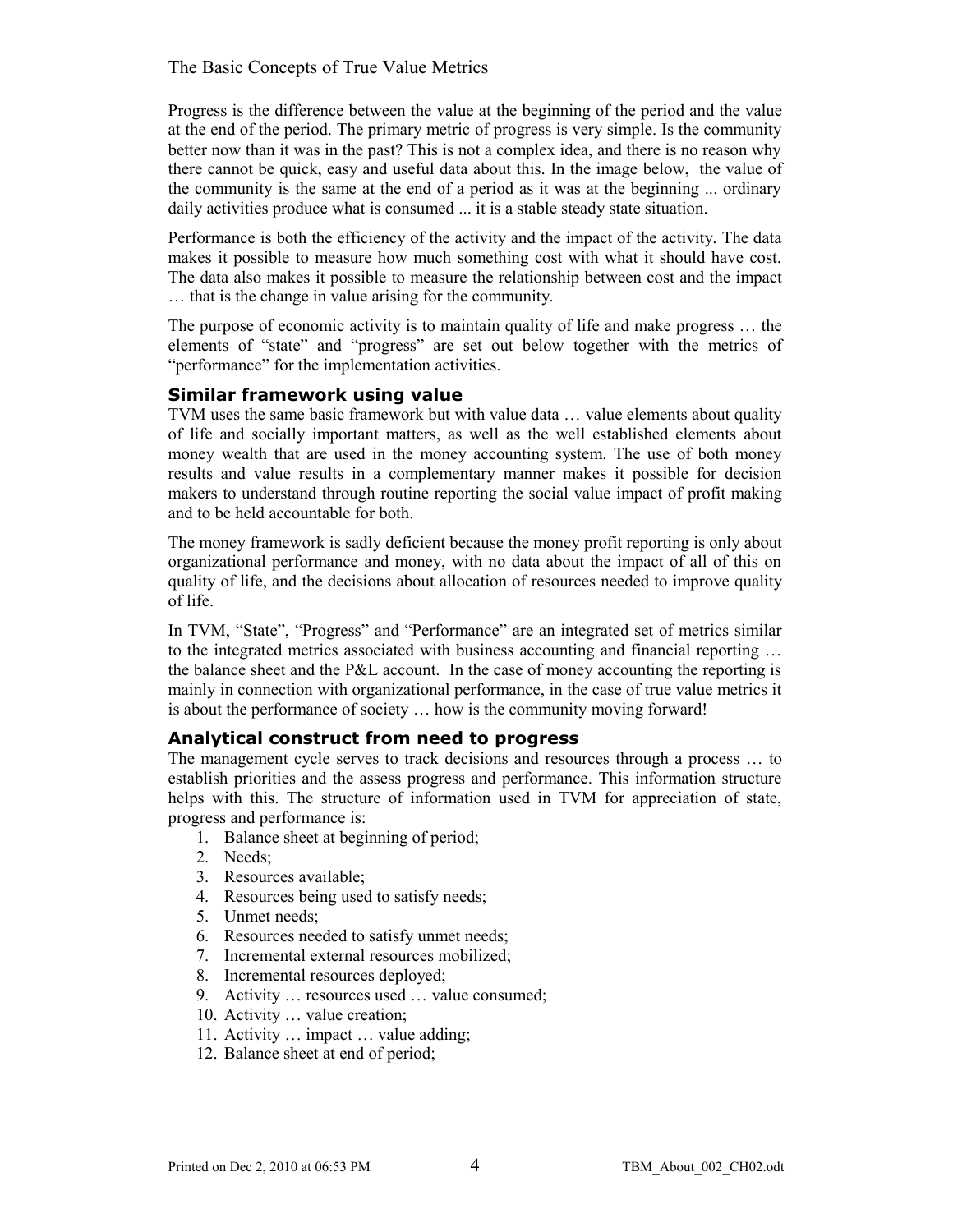### **Organized data are very important**

#### **Data organization reduces data overload.**

The massive increase in dataflows over the past few years has resulted in rather little increase in information and knowledge, but massive data overload. All planning and operational frameworks need a data flow system and management information. Without these, it is as dysfunctional as a human being without a nervous system.

The global society has built up a very complex institutional framework for the financing and operation of the economy and governance … but it operates with a very incomplete set of progress and performance metrics. There are pieces, but not a complete framework. Too much of the analysis data are derived from very small surveys and statistical manipulation, with very little of basic cost accounting, and even less of cost effectiveness analysis.

Code systems facilitate the organization of data. The power of relational analysis is maximized by the design of the analytical codes. This is the key to easy analysis, and relatively easy to do for a relational database. There are different codes including account codes, budget codes, program codes, etc.

#### **A community perspective**

TVM also looks at socio-economic performance from the perspective of the community. Profit and value for the organization does not necessarily translate into quality of life improvement in a community … yet this is a core purpose of all economic activity. The idea of the state of the community is reported using a report similar to a balance sheet, the progress of the community is reported by a comparison of balance sheets and the operational performance of the community by looking at the activities of the community.

### **TVM Complements Other Metrics Not a system to replace existing metrics Complement to money accounting**

The need for TVM arises not because TVM is an alternative way of doing the existing metrics and could therefore replace them, but because TVM is adding to metrics in a way that supplements existing systems and helps with community level decision making.

TVM has a community perspective. In TVM, the primary reporting entity is the community. The state of the community … the quality of life in the community … changes because of the socio-economic activities going on in the community that consume resources, create value and produce value adding or value destruction for the community. All the other reporting is subsidiary to the reporting at the community level.

TVM has some of the characteristics of money accountancy for business … except that TVM is not only about money transactions and economic measurements in terms of money but doing something similar with value transactions as well. Money accounting is used everywhere … in business organizations, in government, in not for profit organizations … and extensively in economic analysis. Money accounting does not include any accounting for value. TVM adds a complementary rigorous methodology that does accounting for value just as money accounting does for money.

TVM builds on established GAAP money accounting but with major extensions. Financial reporting of an organization are based on a universal "money accounting framework" … the generally accepted accounting principles (GAAP). The balance sheet and the profit and loss account (P&L Account) together represent a unified set of information about the money aspects of the organization. Financial statements comprise a balance sheet, a comparison with a prior period balance sheet and a profit and loss account. This presentation of money data shows the financial state of the organization,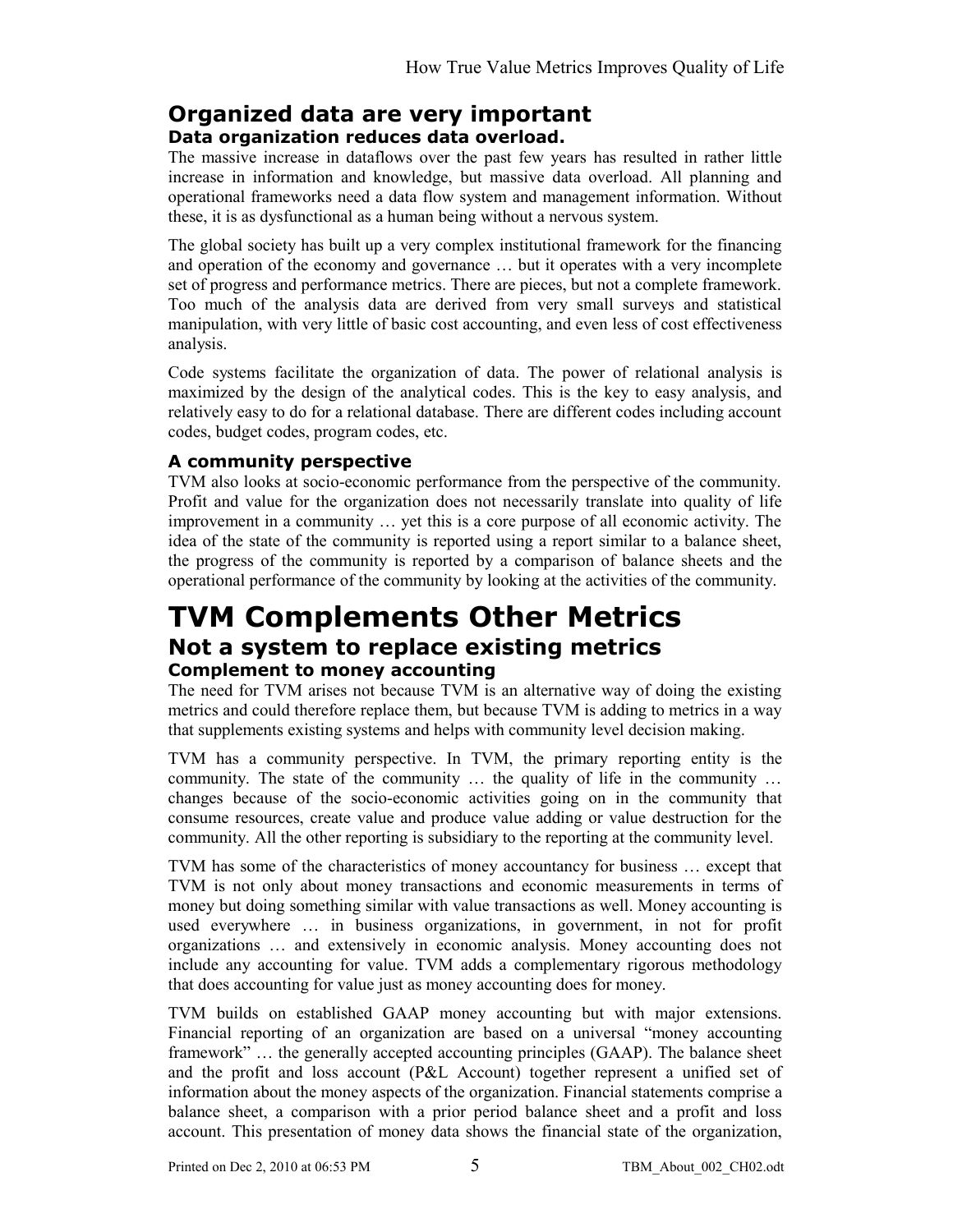how the organization has progressed from a prior period and the performance of the organization … how the activities of the organization changed the state of the organization.

#### **Complements other social progress metrics**

The fact that money profit accounting is insufficient as a system of socio-economic performance metrics is well known, and many initiatives are in progress to address the problem. TVM recognizes that some of these initiatives have advanced substantially and in some ways are better than TVM … while in other ways TVM is a better solution.

The best way forward is to add a value dimension in whatever way seems to be the most effective in a specific situation.

### **Reporting To Whom? By Whom? A new paradigm**

Most reporting ends up being part of massive information overload, and sorting out what matters from what does not is a big job, and not usually done well. TVM does not eliminate or replace anything that exists, but complements it so that there can be more information where it is needed.

The users of data about a community are those that are interested in the community … either as decision makers for the community or as concerned citizens. The data may be used to make decisions or as part of a process that helps to make decision makers accountable.

Summary reporting using the TVM's value analysis construct will be built up over time for many communities … ideally all communities. These reports will shows how the community has been progressing and what is its present state. In most cases these reports will be web accessible.

A first level of drill down from the community summary will show some of the activities of the community and how these activities have helped or hindered in the progress of the community. An alternative drill down will identify organizations that have been engaged in activities in the community and how these organizations have helped or hindered community progress.

#### **By the public for the public**

The question about who does the reporting and who gets the reporting is very important … but also, maybe, irrelevant. The fact of the community does not change because of any structure of governance … the community is what is is.

In its most unintrusive form, TVM compiles data about the facts of the community … and that is all that is on the record. The scorekeeping is happening because the community exists. There are no fans, no coaches … just a game going on.

If someone chooses to try to improve the way the game gets played … to improve performance, they may use the data … the stats to improve performance.

In other words, the data are passive … they may be used by anyone and everyone to help to get the game played in a better way.

#### **Role of the press … the media**

The media … and in its original form, primarily the press or print media … serves to be the voice of the people in the checks and balances of democracy. The importance of this function is recognized in law by the passage of the  $1<sup>st</sup>$  Amendment to the US Constitution so that the press could perform this function with little constraint.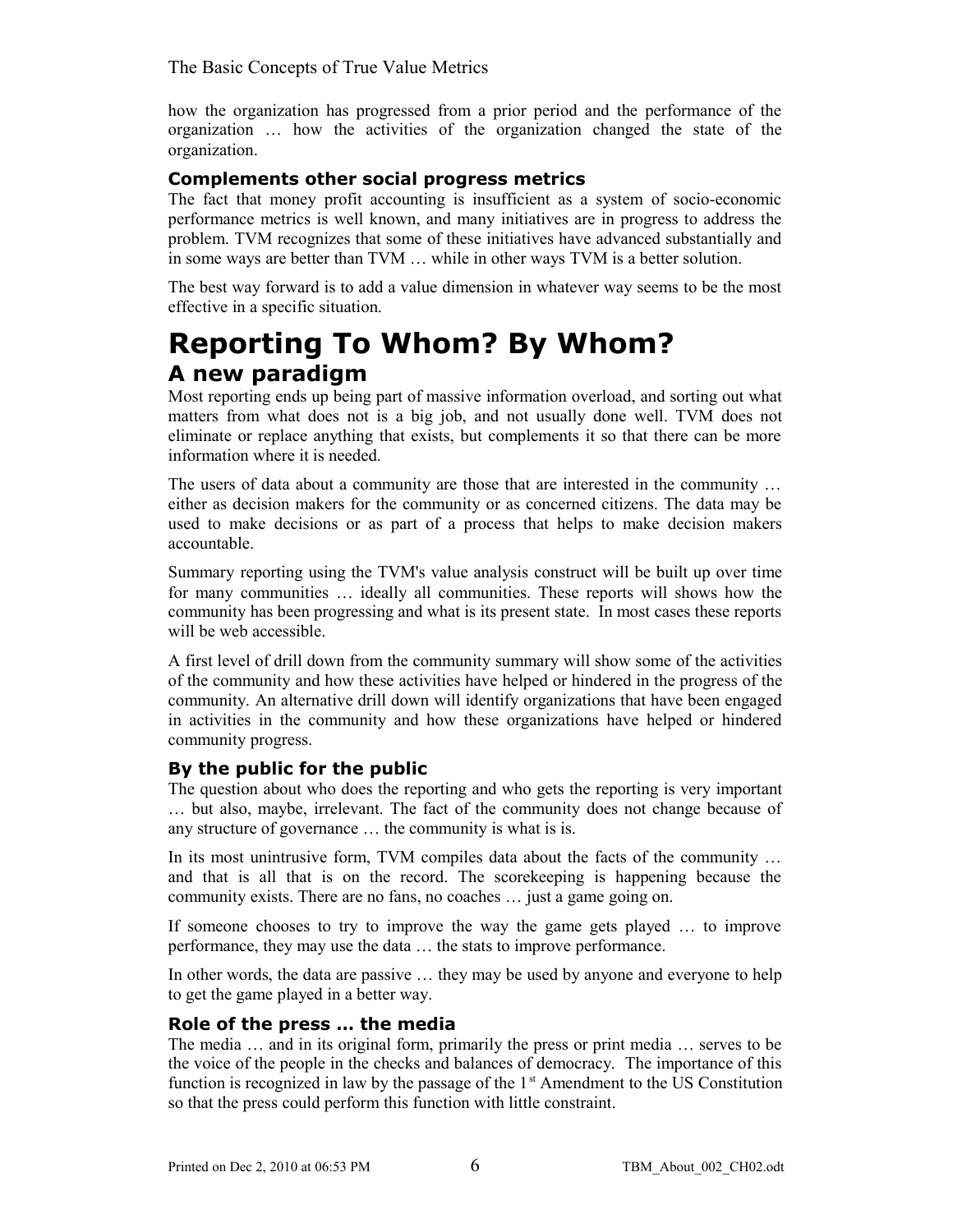These checks and balances are as important today as at any time in history, maybe more so, because of the power of technology and the ability to do a lot of damage to the socioeconomic fabric of the world in a very short time.

For TVM, the question about who does the reporting and who gets the reporting is both important … but also, maybe, irrelevant. The fact of the community does not change because of any structure of governance … the community is what it is. The TVM goal is for data to be accessible so that they may serve the interests of the community.

In its most unintrusive form, TVM compiles data about the facts of the community ... and that is all that is on the record. The scorekeeping is happening because the community exists. There are no fans, no coaches … just a game going on.

If someone chooses to try to improve the way the game gets played … to improve performance, they may use the data … the stats to improve performance.

In other words, the data are passive … they may be used by anyone and everyone to help to get the game played in a better way.

In large part TVM is about public information being reported to the public by the public. TVM and the information infrastructure are the passive media to move the data and information into useable forms.

TVM facilitates reporting in a form that facilitates public dialog about important issues, and better dialog about these issues. An element of this is to report on issues that are important to individuals and communities, and about which the individual knows enough to be able to improve the outcome of a particular course of action.

Only the very powerful and the economic elite can make much of a difference at a national and international level … but most everyone can make a difference at the local level … and especially around things that have value and impact quality of life. When one community improves its quality of life and puts it on the record … and then another … and then another … there is a combined impact that adds up to something important.

But the underlying paradigm change may be bigger than it might initially appear. The powerful and economic elite are able to do things to benefit themselves and they have the money to invest … but they are not empowered to do very much for everyone, and especially things that are very personal.

The tools that are controlled from the top of society are quite limited … something like "pushing on a heavy weight with a piece of string". So often the heavy hand of regulation ends up being counterproductive … though a world without law and regulation, as was evident in the Bush era financial implosion is worse. There has to be a better way … and the right way starts with the use of data to improve decision making at the local level.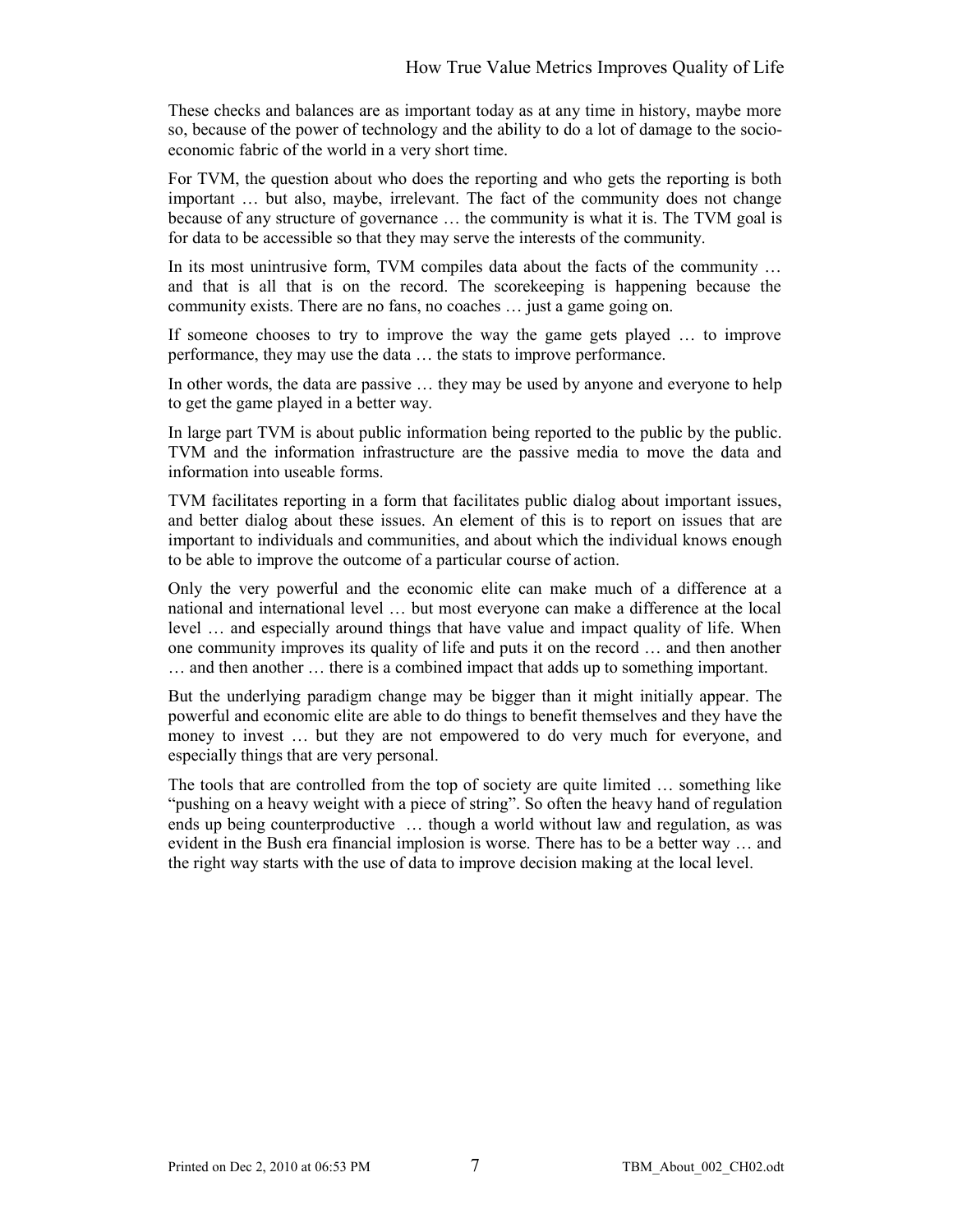## **Chapter 2-2**

## **Data and the Decision Cycle**

### **Data at the Center of Everything Data centric decision cycle**

This is a simple representation of a data centric decision or management cycle where data are at the center of everything. Data are at the center ... and data are used at every stage of the process. One set of data used by everyone and for everything!



Data are used in every step of the process:

- 1. Data are used to ascertain the initial status and the post activity status. This provides a metric for progress.
- 2. Data are used to plan, organize and to implement.
- 3. Data are used to measure the result of the implementation activity, and the impact on the community. The data answer important questions about performance ... what cost? ... what value?

#### **Management information**

**"Management information is the least amount of information that enables a good decision to be made reliably and in a timely way."**

TVM is a paradigm shift for society because it moves into a much broader use of data for decision making and public accountability … and the goal is not to have academically rigorous study but society that works and society that progresses and solves problems.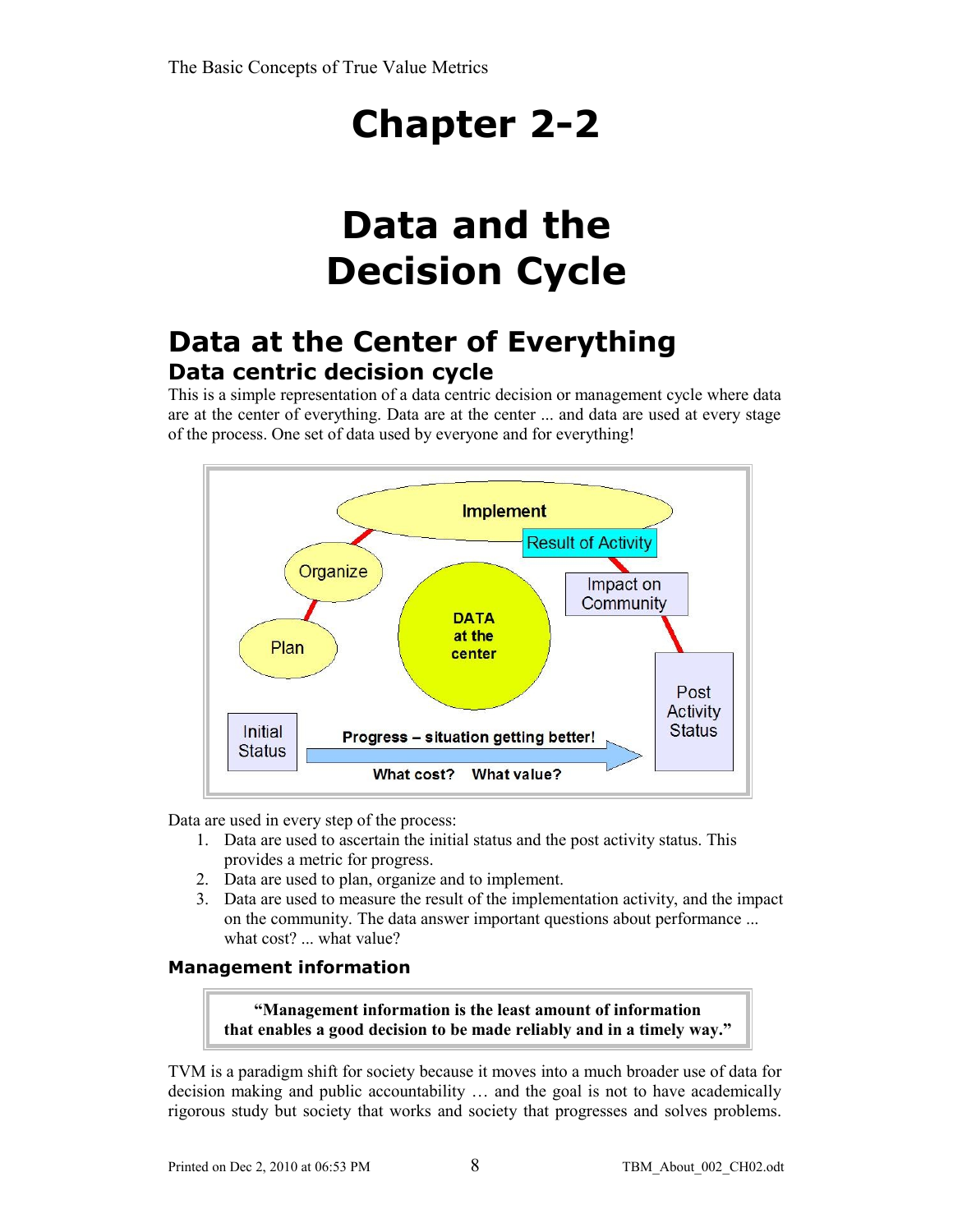Data that are internal to the corporate world are more pragmatic and useful than anything that is used in the academic community and for public information about society.

More than anything else data are an organized way to record facts … and it is facts that drive success and failure. Data facilitate analysis and therefore make it possible for better decisions to get made.

Data need to be about material matters. It is very easy to create data, especially about small quite meaningless matters … and then in short order to have "data overload". Good data for decision making is about matters that matter.

#### **Don't sweat the small stuff**

Management information needs not only to be meaningful but accessible to decision makers easily and at the right time.

For socio-economic progress and performance … that is the satisfaction of needs and improvement in the quality of life, progress for the community and efficient and effective performance … there needs to be timely data about what matters, the data that are needed to make good decision.

It does not matter who makes decisions and who, that is what organization, implements activities. What does matter is that the resulting activities produce good results.

#### **Use same data for multiple tasks**

The same data are used for multiple tasks … the facts are the same, and the metrics needed to use these facts in various different functions of management are similar.

- Data for planning ... these data are both strategic and tactical. The process of planning should help with both the mobilization of resources and subsequent implementation.
- Data for implementation ... these data are for operational decision making, and often are best if very detailed.
- Data for oversight ... these data have a focus on progress and performance and help to identify strengths and weaknesses in both the planning and the implementation.
- Data for accountability … these data have a focus on the performance of the decision makers and the implementation actors in the effective use of resources.

The same data may also be used in different places in the organizational hierarchy or structure of organizations.

- Local use at community level … it is at the community level where resources are consumed and value is created, and it is of great value to have data that are useful in the implementation of activities at this level.
- Local use at organizational level … the same data are useful for those in organizations that have a responsibility for economic activities at the community level
- Consolidation and comparative analysis … the data may be consolidated or aggregated at a higher level and used for comparative analysis, which in turn helps with identification of best practice and the best activities, organizations and communities.
- Large scale global analysis ... the data may also be organized for use in very large scale global studies using massive amounts of data and computational power.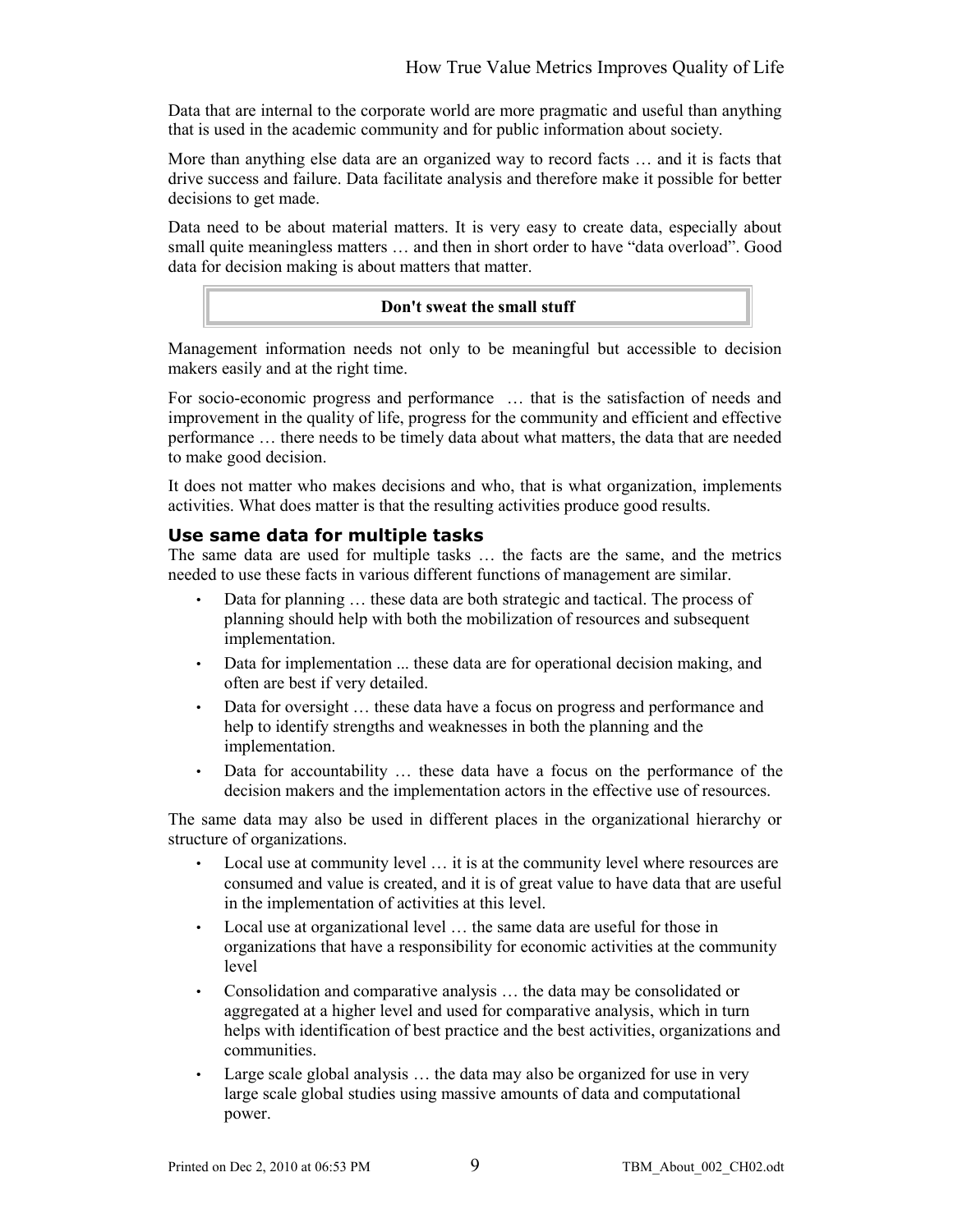#### **Use metrics that are meaningful**

TVM metrics have two purposes: (1) to keep score; and, (2) to provide good data for decision making. Data are needed that are relevant to the operations … to the problems that are the most serious and the activities that are going to have the most impact.

Prevailing money metrics have evolved to serve the stakeholders of the organization, and for this money metrics are very effective … but TVM is about serving the interests of society, and for this it is value metrics that are more meaningful. In TVM both money and value metrics co-exist … with the expectation that it will be the value dimension of performance that will in due course become the dominant interest of society as a whole.

#### **Good data for everything Purpose of data**

There is purpose for data … a large part of which is to improve performance. Good data are very powerful … but not well used for the benefit of society as a whole. People have recognized for a long time that data have value and accordingly most data are held as property to be used for personal and organizational benefit more than for societal benefit. In the main this is legal, though it is very much detrimental to the

The data for decision making is often referred to as management information … and a useful definition of management information is as follows:

**"Management information is the least amount of information that enables a good decision to be made reliably and in a timely way."**

Accountancy has a history going back several hundred of years to the advent of the era of merchant adventurers. The system of accounting is based on the give and take nature of transactions … and reflects this in a system of double entry books.

Management information is quite new. Various forms of analytical accounting were developed in the era of great factories … costs and works accounting … and eventually they the advent of commercial computers and electronic data processing (EDP) fully fledged management information systems.

Data are needed to make key decisions about allocation of resources, and the prioritization of activities. The aim is to use resources so that there is a maximum of community progress … the maximum increment in the quality of life.

Data are needed to provide a starting point:

- 1. What are the needs of the community;
- 2. What are the priority needs … specifically unmet needs;
- 3. What are the available local resources that could be mobilized; and
- 4. What are the possible external resources that could be mobilized.

In my own work, I have always considered that the purpose of management information was simply to improve decision making ... with no reason to exist in its own right. I subscribe to the idea that: Good data and analysis are a good starting point for management information. Relating operational key data with accounting information makes it possible to address issues that are important and will make a difference.

#### **Professional support for metrics**

In the UK, in an era before computers and corporate management information systems, the corporate community in the UK had quite sophisticated cost accounting. In the UK, the Institute of Cost and Works Accountants trained accountants so that cost accounting served the needs of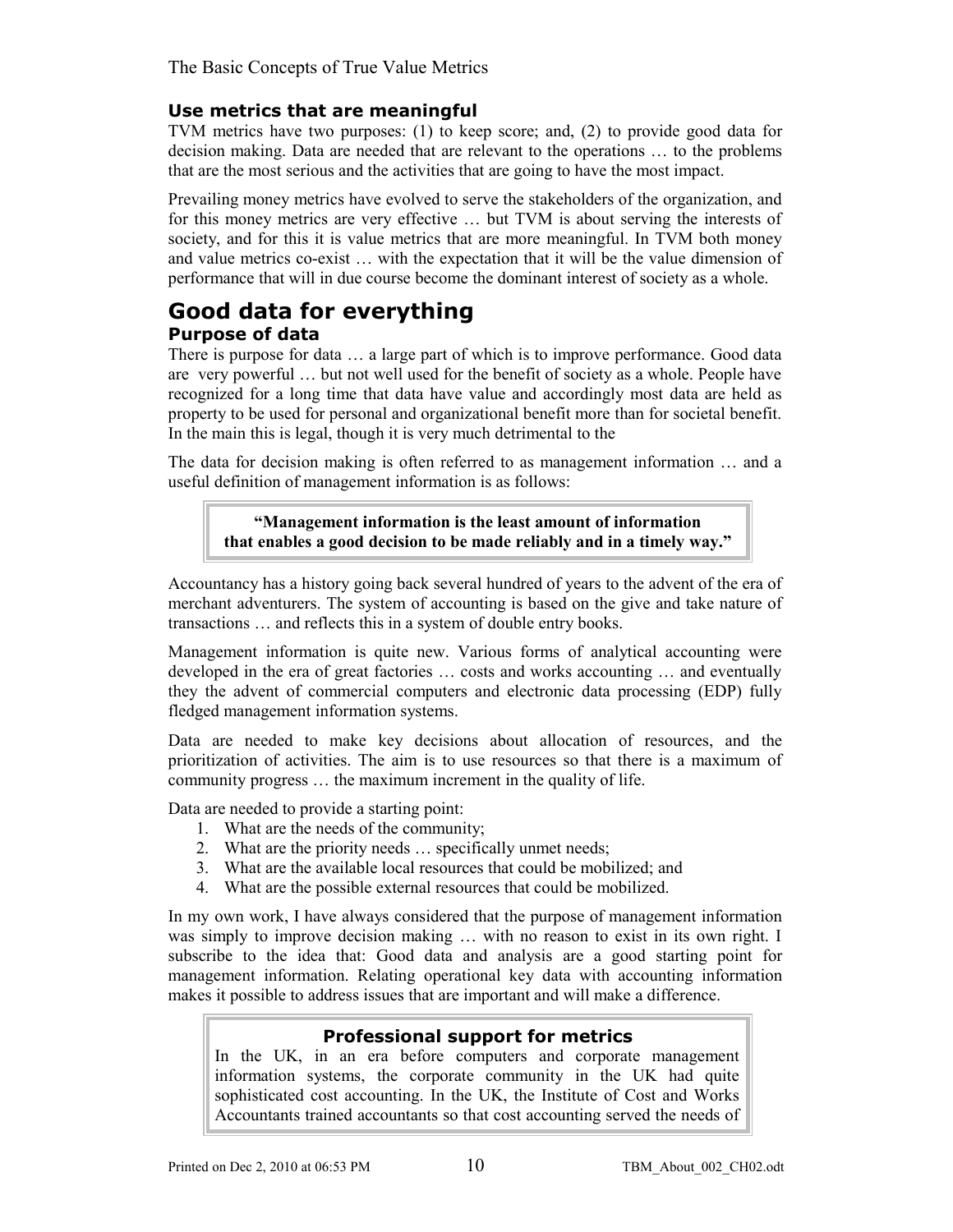factory supervisors and managers. The details of cost accounting were instrumental in making factory work cost effective. Sadly, a lot of the more prominent and powerful Chartered Accountants who had a big role in finance and big corporate decision making were also quite disparaging of cost accounting … and in the end a lot of decisions were made that had a very negative impact on the productivity of factories, and the nation.

The information needed to understand the progress and performance of the community are similar to corporate money accounting and MIS except that there is formal quantification of the value elements.

#### **Data … metrics … facts on everything that matters**

There is no universal master list of what metrics matter. TVM is based on the fact that every place and time is different, and therefore deserves to have metrics that reflect the reality of the place and the time, and not merely be a derivative of some average derived from complex sophisticated statistical manipulation.

In socio-economic metrics, quantity and money are not enough. There also have to be metrics about value. In TVM there is a framework that embraces quantity, money and value … and as well there are metrics for where we are (state), and how things have changed in the past (progress), and what activities have achieved (performance).

Some issues are more important than others … and importance varies from place to place and from time to time. TVM uses the concept of materiality to focus on things that are important, so that the metrics can be used to make better decisions about the major matters of importance. In other words, TVM has meaningful metrics about everything that matters.

Data are an efficient way of making a record of facts. A key purpose of data is to be a representation of the facts. This is not always easy … but this is what data should do. Data are a way to record and communicate realities ... tangible facts. There is no question that facts exist ... and the role of data is simply to make it possible to get facts into a form that is easier to manage and analyze.

#### **Data to understand and guide progress**

In a data centric management system data are obviously important. Socio-economic progress is an outcome of a complex dynamic with all the elements not well understood. Data are a key to success.

Possibilities can be achieved more reliably when there are data about performance and the application of resources. Data are at the center! TVM data are central to everything and used for:

- 1. Planning
- 2. Implementing
- 3. Measuring activity
- 4. Measuring performance
- 5. Measuring progress
- 6. Making decisions about next steps

High performance progress is based on data ... on knowledge. All relevant knowledge is taken into consideration. Part of the data are about communities, part about the organizations that work in communities, and part about the many external influences that affect the community. The same set of data are used for analysis, planning, progress and performance metrics and to give feedback so that there is continuous improvement. Decision making should be done on a timely basis, and there will never be enough time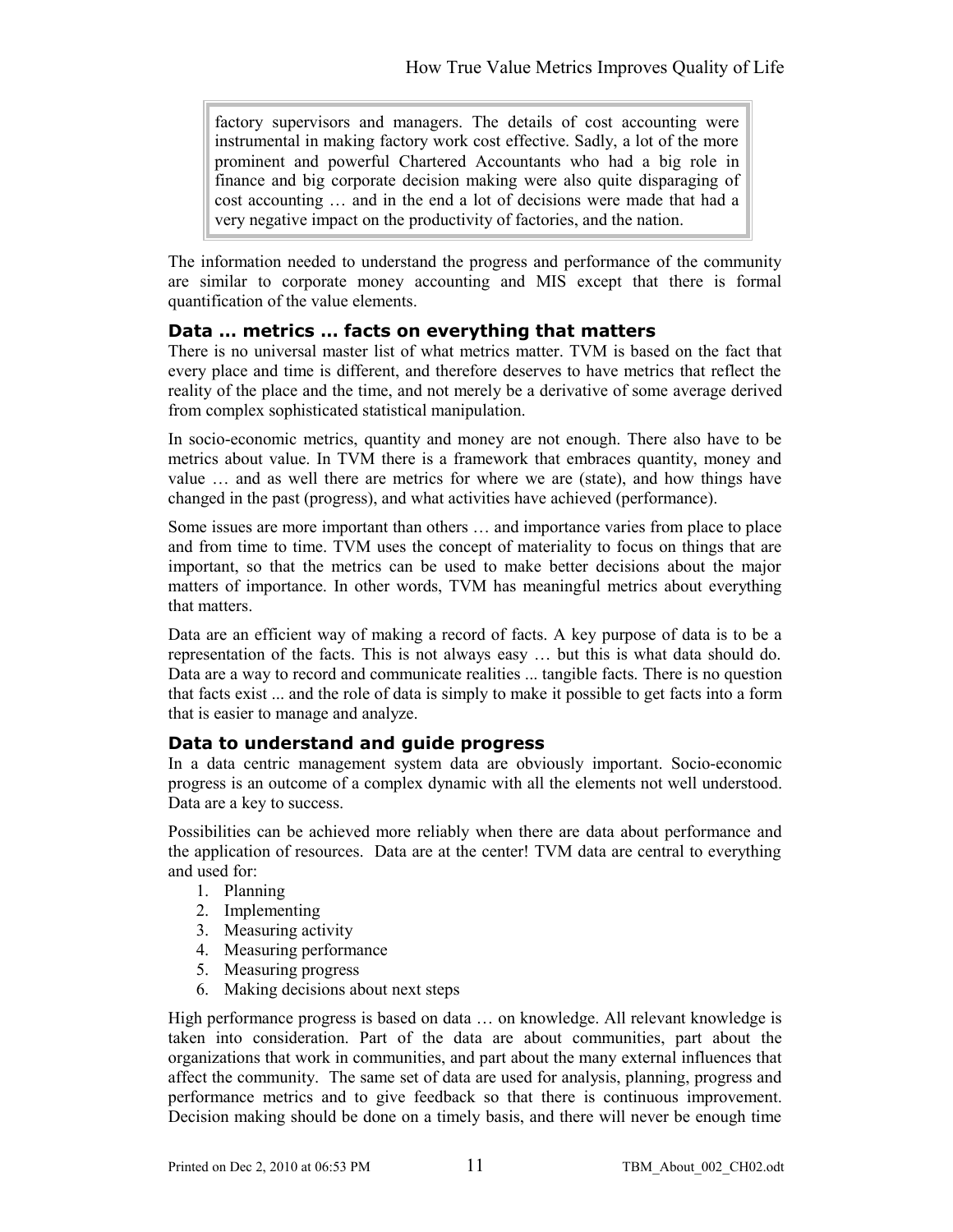to get the perfect information … but there may be good information for decision making if there is understanding about what the data show.

#### **Data for coordination**

Data connect everything … facilitate coordination

Coordination without data is merely another layer of complexity … but data in support of coordination is an approach that has the potential to improve performance in ways that are very substantial. Coordination is often expensive and ineffective, but with the use of appropriate data the process of coordination can be facilitated at very little cost.

With appropriate data the best way to work in cooperation becomes apparent with little need for opinionated negotiation. Data show whether or not cooperation is working or not.

#### **Data for scorekeeping**

Scorekeeping ... the metrics for performance are three (1) progress is how much the state of the community improves; (2) activity efficiency is how much something costs versus what is should have cost; and, (3) cost effectiveness is how much progress is achieved relative to resources consumed.

The scientific community has addressed this question in considerable depth because the issue of measurement determines whether or not the scientific analysis has any meaning or not. There are similar questions in the field of socio-economic analysis and policy formulation.

The central idea of management information in TVM is to measure in ways that are going to be the most useful … to make the best decisions. It follows from this that performance should be measured where it is needed to make good decisions reliably … and this is most likely to be at the community level where there is more granularity and less complexity.

Even at the community level there can be a lot of data … and therefore very easy to have data overload. A lot of data does not mean there is a lot of information … and especially not a lot of useful information.

Step one is to identify what is important for decision making that is important … and for this there is the need, first of all, to have data to determine what issues are important.

Based on this, more data are needed about the important issues. There is no need to collect data about things that are of little importance … or of little relevance to the decisions that need to be made.

Economic analysis using sophisticated statistics may be of academic interest … but does it help to make better decisions at an operational level. Usually not … the key information for operational decisions are usually very simple and easily ignored.

#### **Data for public accountability**

Accountability is one of those words that is used in public dialog … but it is rare for anything very much to be done about it. Data are needed for individual and organizational accountability. While it is expected that decision makers will make decisions for purposes that are in the interest of the organization or for society, this is not going to happen without appropriate checks and balances. There are strong internal financial controls in most well run corporate organizations that ensures good decision making in the interest of the organization is the norm … but there is nothing like it within the prevailing money metrics for the interests of society. TVM value accounting is done from the perspective of society and the community and is a way for society to have checks and balances and accountability.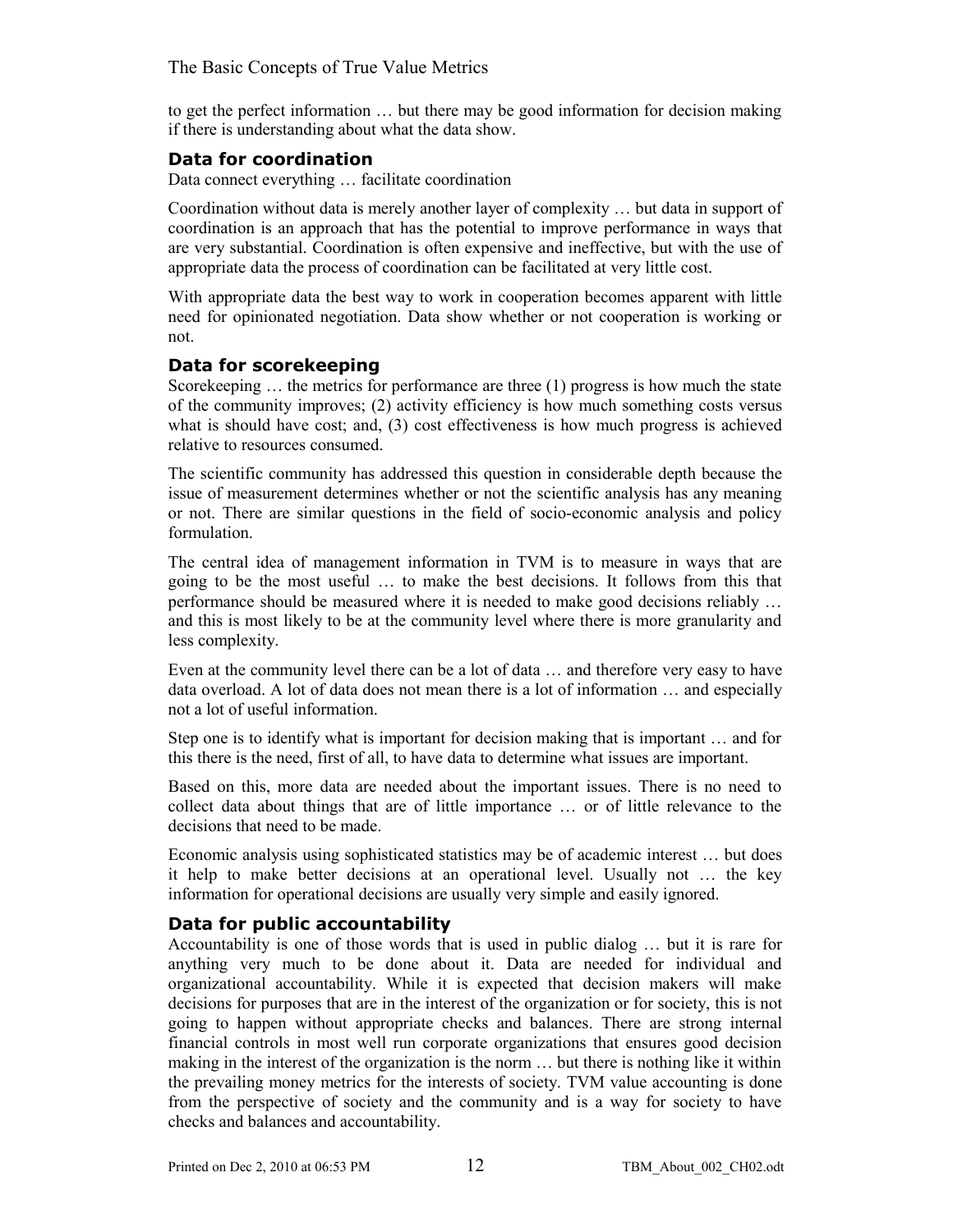Accountability has become a fashionable idea … but not popular within the ranks of decision makers and those in control of resources and wealth. There is dialog and there are conferences to opine about accountability … but the systems to do accountability never get deployed. TVM is a step towards accountability. The data and the analysis show performance … and performance reporting highlights good performance in some place and with some organizations and bad. This is the essence of accountability.

Transparency is a part of this. There has been much talk about transparency for several decades ... but an effective process for doing transparency has never been developed, or, to the extent that it was developed, never deployed.

#### **Data for oversight**

The idea of oversight is normally associated with something negative … stopping local initiatives on the assumption that local is bad. But good oversight has a very big positive which is that the understanding of progress and performance in the community makes it possible for alternative and perhaps better approaches to be introduced.

The one external resource that has the potential to be almost always a "win-win" is the sharing of technical knowledge so that performance is improved. Sharing knowledge is improved significantly when the specifics of a problem are clear … and sharing knowledge is most valuable when it is practical usable information.

### **Continuum of Improvement A system that improves performance The basic module**

The management cycle has the following form: (1) Collect data, do analysis; (2) plan and organize; (3) implement; and (4) measure and analyze again.



#### **A system … a continuum**

High performance programs integrate data collection, analysis, planning, action, more data collection, more planning, more action in a perpetual process. These are reflected in the following schematic. Everything has a data component. The basic construct is not done once but is repeated over and over again ... data are collected and used for decision making all the time.

In corporate accountancy there is both balance sheet and operating statement as an integrated whole ... similarly TVM has the state of the community and the economic activities of the community. Corporate accountancy has focus on money transactions and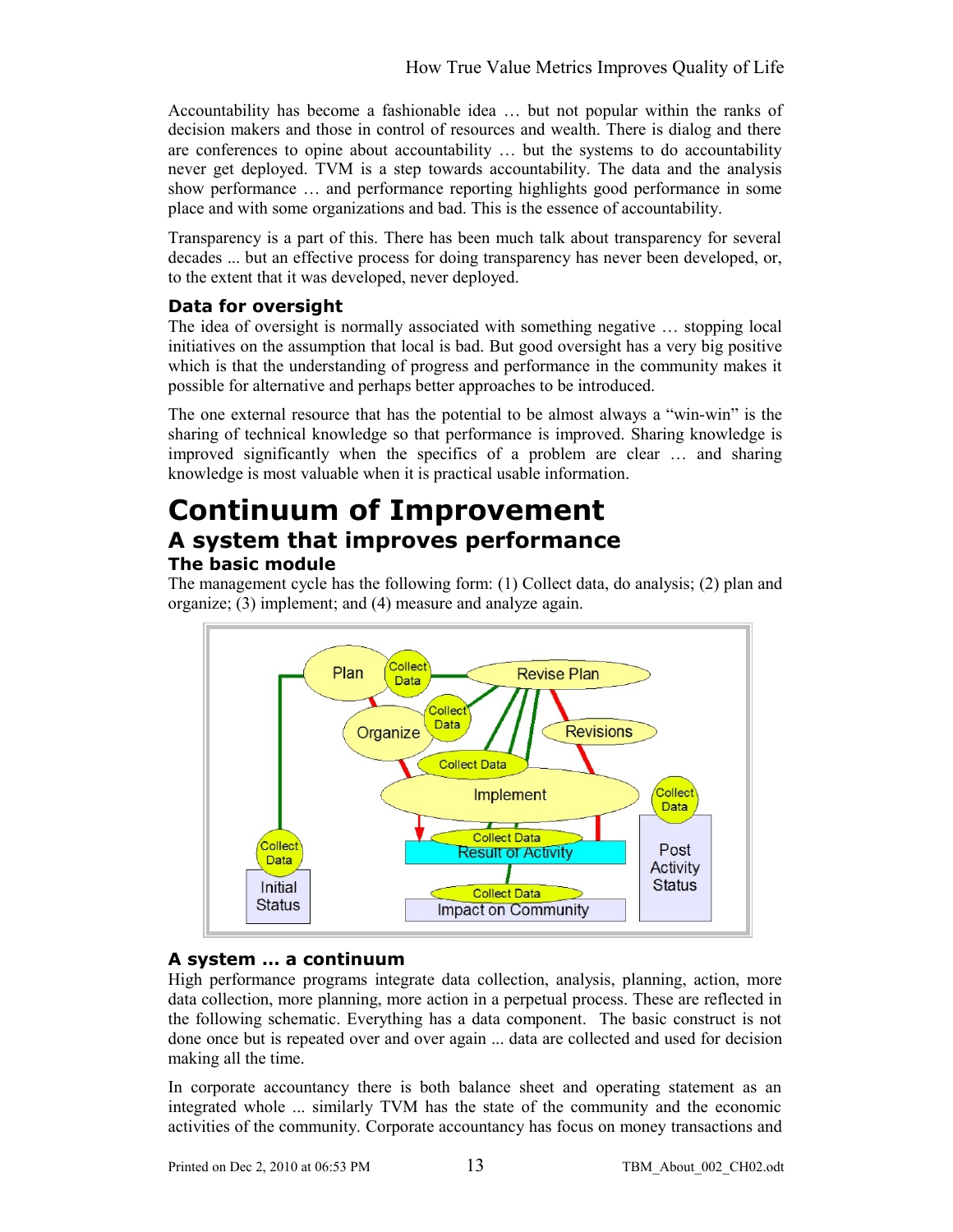financial profit ... TVM takes into account the broader idea of social value creation and destruction

The ultimate measure of success is whether the change between the initial status and the post activity status has a value that (substantially) exceeds the costs. The following schematic shows this as a box "Metric of Improvement".



Over multiple cycles the aim is for the scale of the interventions to diminish and for the impact on community to get better and better, and the bad things to get smaller. The following graphic depicts this over a four year cycle. The interventions start big and get smaller while the net socio-economic state starts poor and gets better.



The global economy functions as a continuous process … it never stops .. production and consumption keep on going … value is consumed and value is created. How well it works has to be assessed "on the fly".

At some level this is what markets do … they also keep on going without waiting for deep analysis to show what is "right" or "wrong". People have to make market decisions with the data that are available.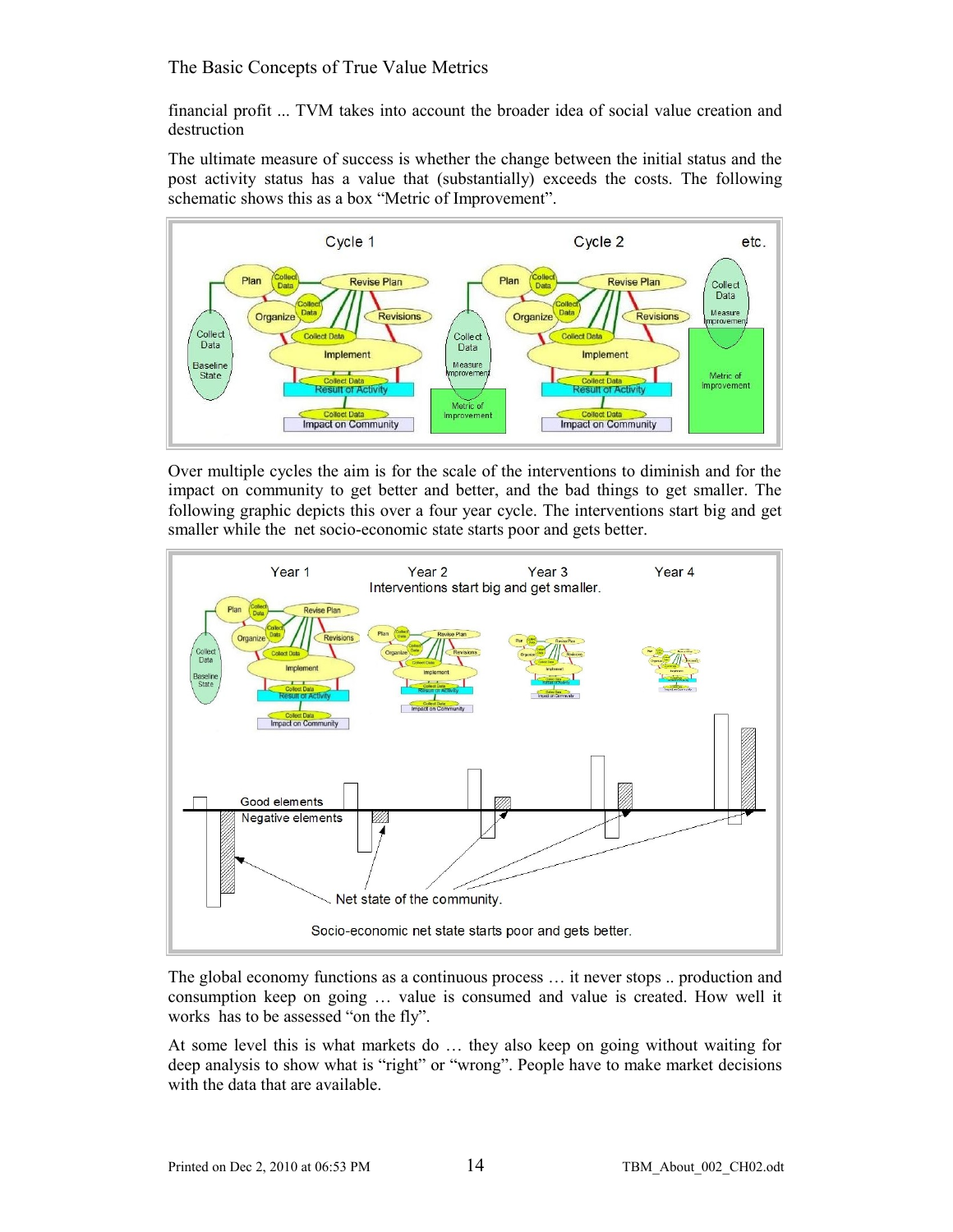## **Chapter 2-3**

## **Structure for Data and Analysis**

### **Quality, Quantity, Money AND Value Not only quantity and money**

TVM uses many different data types. Four of these are:

- 1. Qualitative information using text, images, video, etc.
- 2. Quantities … numbers using a variety of units of measure (UOM)
- 3. Money … the prevailing focus on cost, revenue, profit and a variety of metrics about capital markets and national economic performance like GDP; and
- 4. Value … the principal incremental metrics being deployed using TVM

#### **Quality … qualitative or analog information**

This includes text, images and video information. Quality … qualitative or analog information is important. It is not only the type, but also the form and the "architecture". Non-numeric information can be very useful, especially when the data have the architecture to be organized. Text, images and video presentation makes it possible to describe situations and activities. It is particularly useful if the data are organized in ways that enable trends to be easily identified … time … and comparison made with other locations … place. This is done by having all, or as much as possible, of the data identified by time and place.

Various ways are available to facilitate using qualitative data with some form of quantification. The goal with most of these data is to organize them for use in decision making, oversight and accountability.

#### **Quantity information … numbers**

The scale of anything is measured using some form of quantification … and some relevant unit of measure. With this quantification it becomes possible to understand the scale of things, and appreciate how much the activity is doing relative to the broader surroundings. In the corporate management information arena the use of "key item control" made it possible to put the performance of each part of the company into perspective and improve allocation of resources to address the critical issues as a priority.

#### **Money**

Money measures are everywhere, especially in business and economics with analysis based on cost, price and profit. For all practical purposes almost all the organized data are about money metrics … very little based on value. Money accounting is the basis for most of the performance metrics associated with corporate performance, stock market prices, GDP measures and wealth.

Almost all the metrics about corporate performance are based on money profit, which is a derivative of money costs and money revenues … in turn a derivative of price. Most of the decision making in corporate organizations and the capital markets is based on profit achievement and profit expectations … with the impact on society of corporate activities almost totally discounted.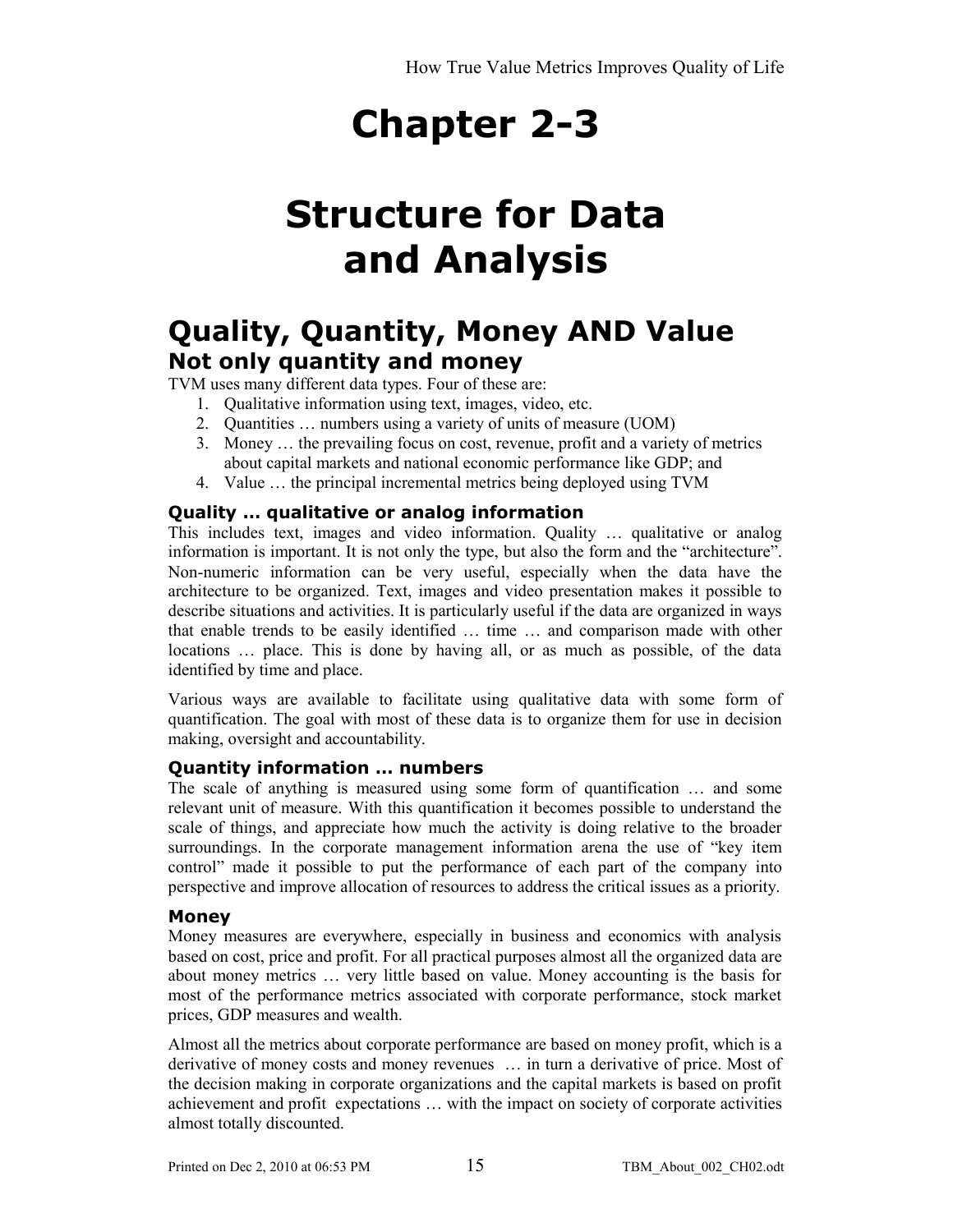When people talk about something being wrong with the way the global socio-economic system works … this is one of the elements of the global market economy that is causing dysfunction.

There is no simple way to measure value from the perspective of the organization … yet it is the creation of value that makes an organization's activities worthwhile for a community. A purpose of TVM is to have metrics about value a part of the analytic framework.

#### **Value**

Value is subjective, difficult to quantify … but immensely important. The consumption and creation of value that result in the adding or destruction of value is the core process in the socio-economic system. Value is far more important than any of the money metrics but not part of the prevailing continuous chatter about money economic measures.

Value is subjective ... and difficult to quantify using a single number. The problem can be resolved using a system of standard values and quantification that puts everything into the correct position "relative" to other things. This approach is relatively simple and very practical with modern technology.

### **The Double Entry Construct Using it for value accounting**

The double entry construct of old-fashioned accountancy is a very powerful way of organizing data in a way that gives it a lot of meaning. People need to know "Where they are!" and "How well they are progressing!" and this is what the business money profit accounting system does very well.

The balance sheet informs about the state of affairs … and it does this in a very efficient way. In TVM this is expanded to include both the money perspective and the value perspective.

A comparison of two balance sheets at different times informs about change over time … informs about progress or not. In the case of TVM it is the value change that is of interest.

In money profit accounting there is a profit and loss account which informs about the activities of the reporting entity. In the case of TVM the value flows of activities are the equivalent of the business profit and loss account.

Other financial reports like the cash flow statement are interesting and serve a big purpose in organization management … less in the value accounting for community. There are many other metrics and reports … economists, stock market analysts and others use a wide variety of financial reports and statistics … but they are mainly related to the money dynamics of the organization and the economy.

Every move in the underlying economic data are routinely translated into what impact this is going to have on money investors … it is an impressive capacity for analysis. The followers of capital markets are deeply analyzing the correlation of all the supporting statistics with movements in the capital markets, but none of these measures has anything to do with the society's quality of life.

#### **State, progress and performance Metrics for "State"**

TVM makes much use of the accounting idea of balance sheet … a simple way to put "state" on the record. Unlike money accounting, TVM includes not only the money cost of resources, but the value of the resources. TVM includes value assets like human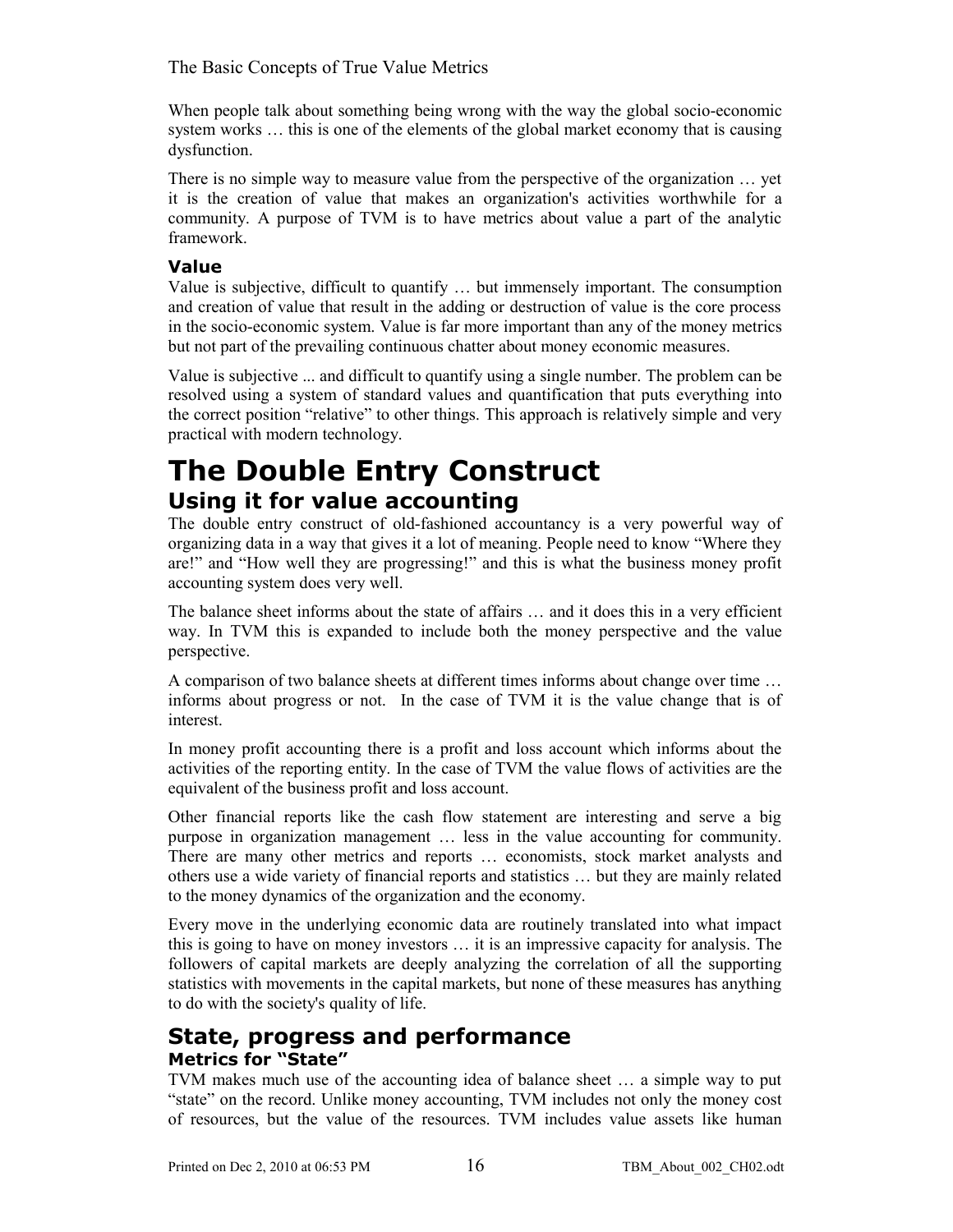capital, and all the components that go into making for quality of life. The money balance sheet is a summary of the assets of the organization, the liabilities of the organization, and how these are financed.

State is a recording of the situation at any given time … in business money accounting, it is the balance sheet … in value accounting it is a variant of the money balance sheet to include also the value components. Value at a moment in time is a proxy for quality of life … and all the many elements that go into making up the quality of life. Central to value in this context is the value associated with the people population and human capital. Knowing facts about a community should be the norm and not the exception. Data about the "state" of the community should be commonplace.

#### **If you do not know where you are … how do you know where you are going.**

A balance sheet has both assets and liabilities. In value accounting the basic money concepts are modified so that resources and possibilities are considered as assets while lack of resources and constraints are considered as liabilities.

The assets are of different classes … the current assets and the long term assets. There are also intangible and other assets. The liabilities are also current liabilities and long term liabilities. Current assets include items like cash, accounts receivable, inventory and items like prepayments. Long term assets include the fixed assets and the provision being made for depreciation. The class may also include long term investments. Intangible assets are items like intellectual property and goodwill.

The "state" of the community is similar to the balance sheet of the organization. TVM value balance sheet not only has the money assets and liabilities of the community just like the money assets and liabilities of the organization, but also has the value elements of the community that are elements of the quality of life in the community. The value balance sheet for the community has value liabilities that reflect lack of essential resources and constraints that impede progress.

TVM has community as the primary reporting entity compared to the prevailing money accounting that has the organization as the primary reporting entity. But the concept of "state" and the value balance sheet may be used for any reporting entity.

#### **Metrics for "progress"**

Progress in value accounting is like profit in money accounting. The activities of the reporting entity … the community of the corporation … produce the progress or produce the profit. The double entry accounting construct means that the progress or the profit may be measured either by assessing the performance of all the activities and then aggregating them, or by looking at the way the state or balance sheet has changed from the beginning of the period to the end.

Progress … balance sheet change over time is determined by comparison of two balance sheets at two points in time, The change is a measure of change … hopefully progress, but not always. Socio-economic progress is the improvement of the community value balance sheet over time. It is the difference between two value balance sheets … similar to profit when it is defined as the difference between two money balance sheets for a business organization.

#### **Defining profit and the balance sheet**

Henry Benson, later Lord Benson, when he was the Senior Partner at Cooper Brothers & Co in the UK in the 1950s and giving expert testimony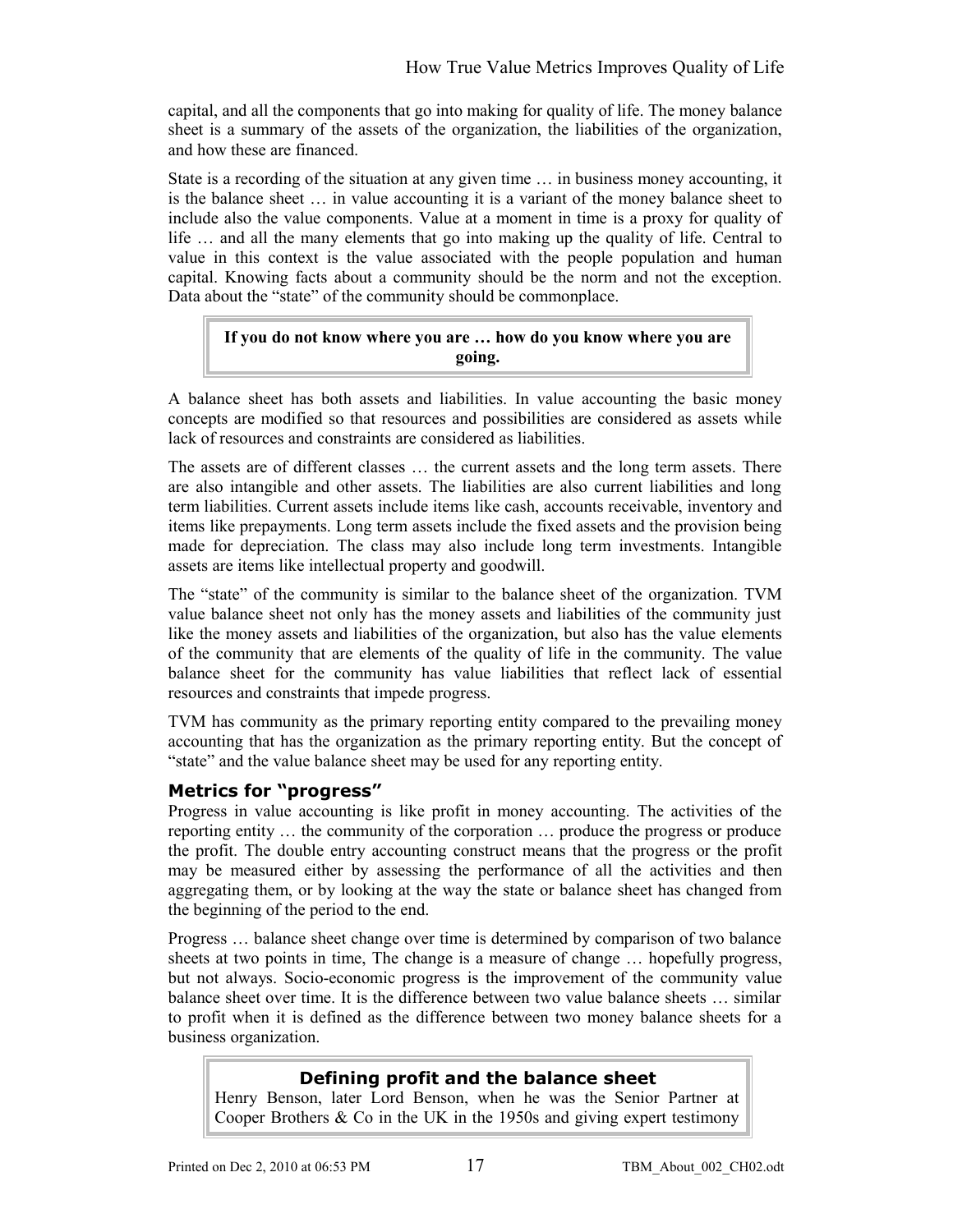in the British High Court, defined profit in this very simple way: "Profit, My Lord, is the difference between two balance sheets" ... a most elegant definition that incorporates everything and ignores nothing!

In corporate accountancy, the progress of an organization may be measured by comparing two balance sheets. Similarly the progress of a community is the difference in the state of the community between two times. The progress of the community as measured by the community balance sheet is a proxy for the quality of life of the community.

TVM uses the concept of "difference between two balance sheets" as the core method for ascertaining progress. In practice this makes it possible to focus on "what is changing" because what is not changing is having no impact on the values in the balance sheet from beginning of period to the end of period.

#### **Metrics for "performance"**

The way in which accounting organizes data into transaction data that impact the profit and loss account, and the data that impact the balance sheet is both elegant and powerful. This framework to measure performance is illustrated in the following graphic where the community value at the beginning of the period increases to the value at the end of period … with various implementation activities taking place during the period.



Progress is the difference between the value at the beginning of the period and the value at the end of the period. The primary metric of progress is very simple. Is the community better now than it was in the past? This is not a complex idea, and there is no reason why there cannot be quick, easy and useful data about this. In the image below, the value of the community is the same at the end of a period as it was at the beginning ... ordinary daily activities produce what is consumed ... it is a stable steady state situation.

Progress may be fast or slow depending on how much resources are allocated to the activities for the period. The performance of society is about the way in which the activities are conducted … whether or not the activities are being done using an amount of resources that is technically correct, or whether resources more resources are being used. Another question about performance is whether or not the activities are using resources and achieving impact and progress in the community.

Because state, progress and performance metrics are integrated in a coherent manner, it is difficult to "fudge" the numbers to get desirable but phony results. This is part of the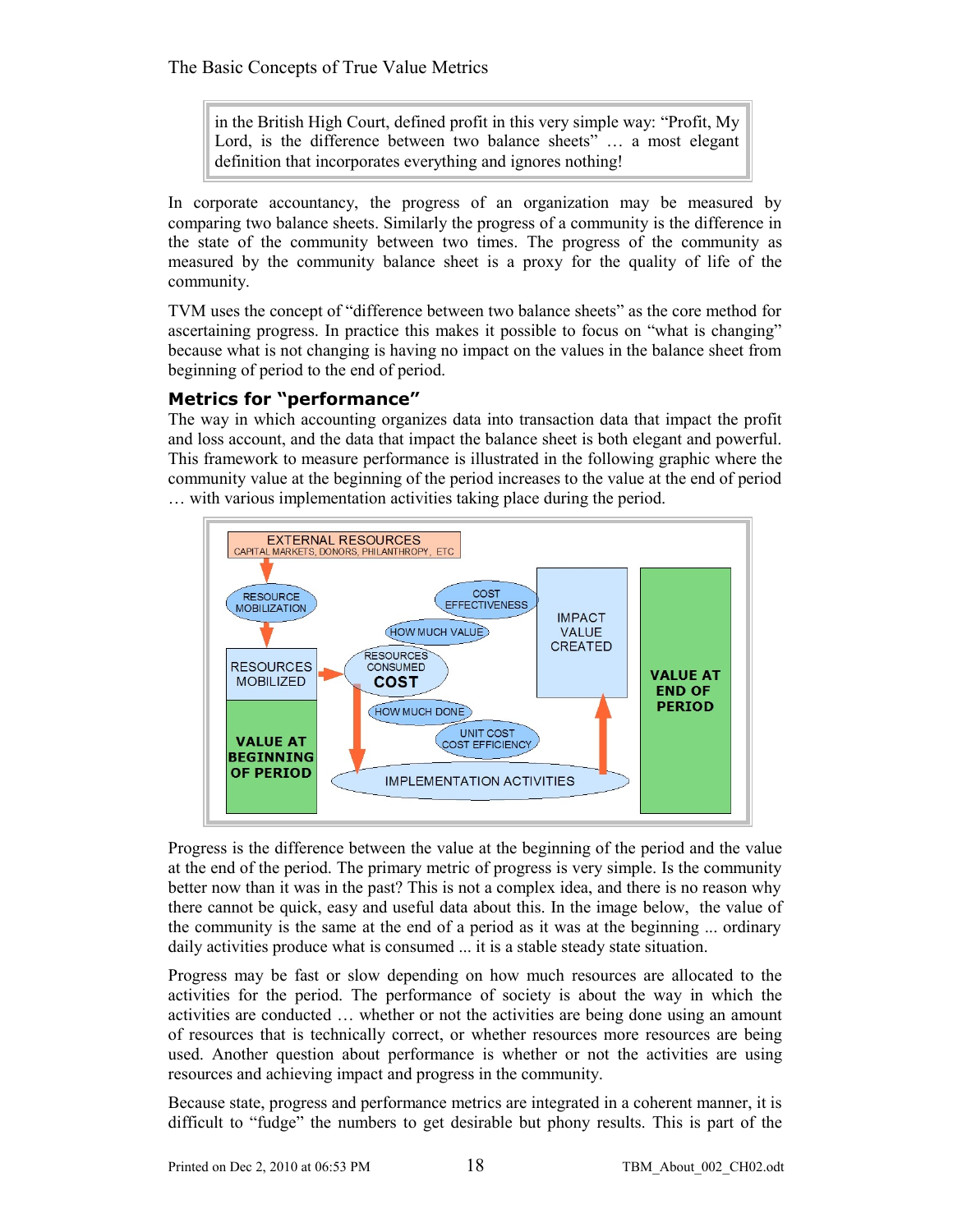power of business accountancy, and therefore TVM. There are no good reasons why TVM cannot be deployed for value in the social and community setting, just as money accountancy is used in the corporate environment.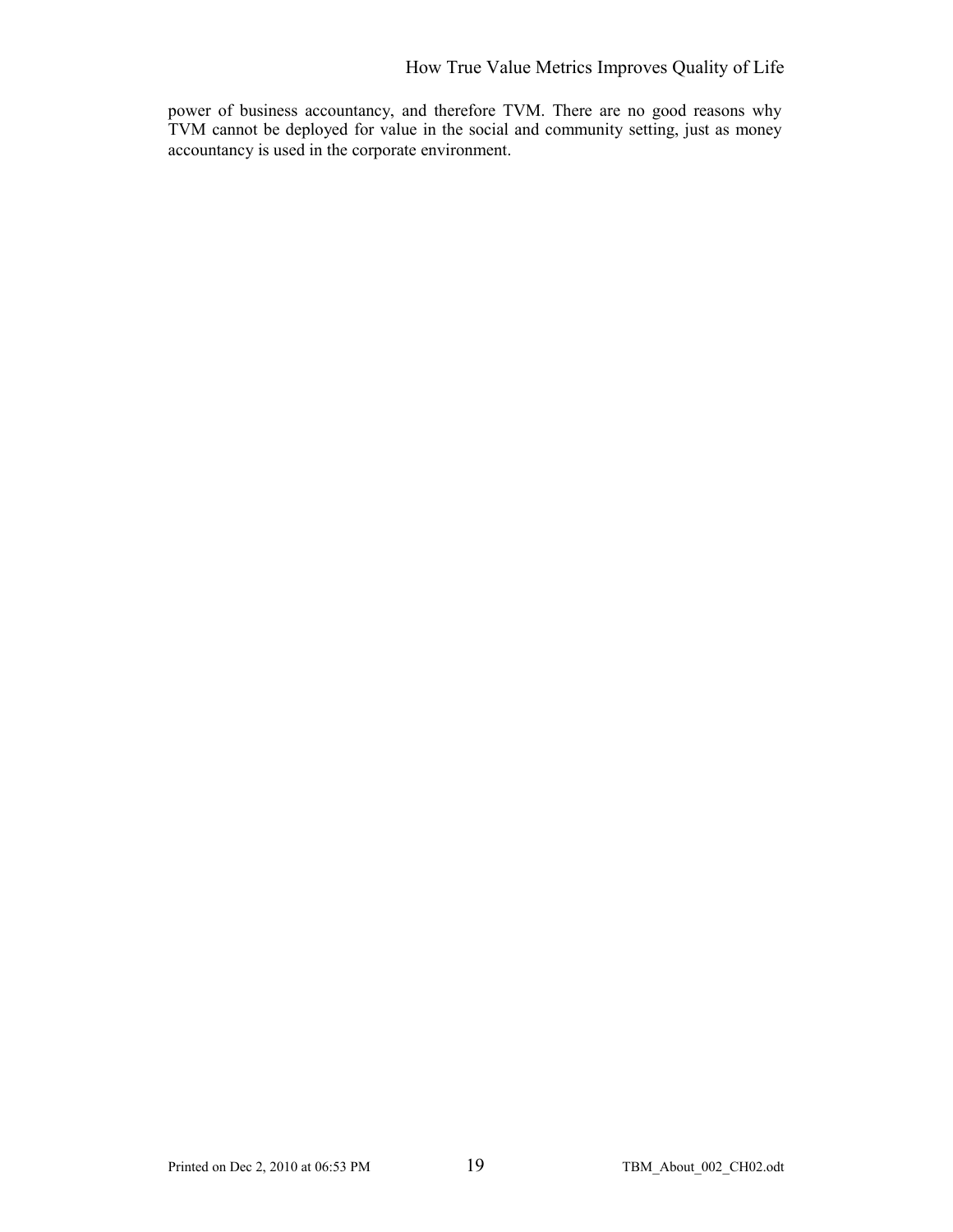## **Chapter 2-4**

## **Reporting**

### **Reporting Gives Power to Metrics Reporting facilitates good decisions**

#### **Easy access reporting … everywhere in the economy**

Without metrics it is impossible to manage … without management information performance is always compromised. It should not be hard work to get the data needed to make good decisions.

#### **Without metrics, performance is compromised**

I have observed since early in my business career that if I see a company with weak management information, then I am seeing a weak company. In a world where society has inadequate socio-economic management information, it is no surprise that socio-economic performance is poor.

TVM aims to make it very easy to get the data that will help get the best possible decisions made about the allocation of scarce resources.

#### **Community is the main reporting entity**

TVM has community as the primary reporting entity, not the organization as it is in most money accounting financial reporting. TVM has the public or society as the primary stakeholder in the access to information about the socio-economic state, progress and performance. TVM organizes data in a way that is going to be the most useful for decision making and to enable public oversight and accountability, The organizations of data are used to provide clarity about the situation in a community, together with the activities and organizations in the community.

Community is where people live their lives. TVM has focus on the community more than on the organization. Socio-economic progress and performance is first about people and their quality of life and only secondarily about the profit of organizations. The quality of life of people is more closely associated with community than it is with organization. In TVM a community is a place … though in any place there may also be other sorts of communities such as affinity groups, virtual communities, and so forth. In a community there may also be sub-division of the community into smaller units or places … such as the neighborhood, the block, the building, etc.

Within community there may aggregation by sector or aggregation by organization ... but the aim is better quality of life for the people and families in the community. Decision making about activities determines socio-economic progress and performance … and TVM acquires data to help with decision making and holding decision makers accountable for performance. The most important socio-economic measures relate to place … for many reasons. The place is where people live and work … the place where quality of life has tangible meaning. A place does not move … it has a perpetual existence. While many factors of economic life can and do move around … the place stays constant.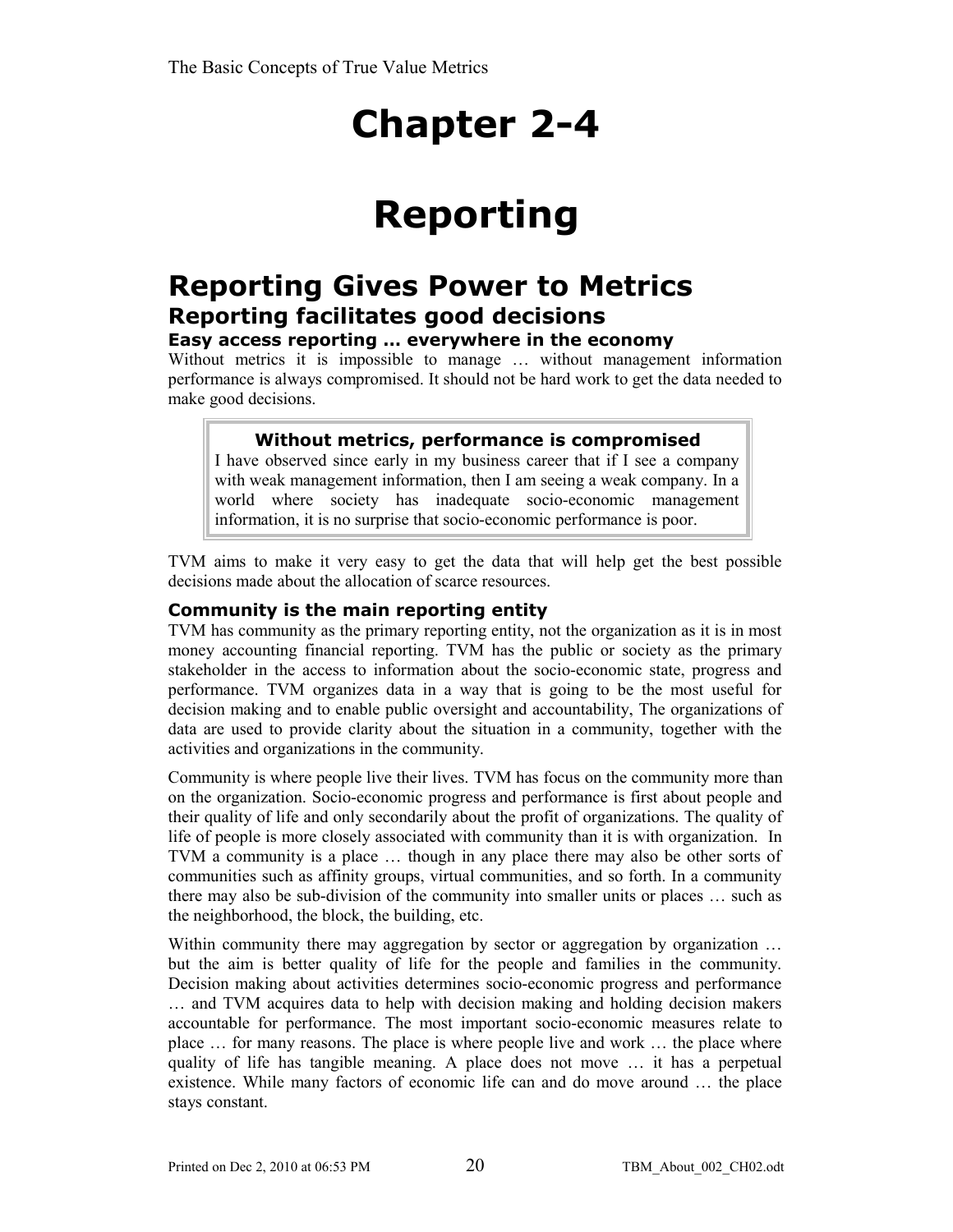TVM uses value accounting and analysis to show the state of the community and the progress of the community. The framework of analysis shows what is important and what is not, and what organizations and activities are doing to contribute to or constrain progress . Community is the main entity for TVM to report on progress. TVM incorporates organizations and activities into the analysis in a subsidiary role … similar t6o the accounting for subsidiary organizations and subsidiary activities in group accounting.

#### **By organization**

An organization is usually the entity that does activity … one or many activities … in one or many communities. People in organizations are the main decision makers about resource allocation and activities … and in turn in the progress and performance of the community.

Most organizations have internal money accounting. TVM adds a value dimension and a very different perspective. The main metrics are derived from activities of the organization and the value proposition associated with these activities.

In TVM, the performance of an organization is a means to an end, not an end in itself. An efficient organization may have efficient activities that have good community impact … but it is also possible than an efficient organization has activities that do not have good community impact. TVM metrics have focus on the impact of activities on people and the performance of the community more than on the performance of the organization.

In TVM an organization is subsidiary not primary in the hierarchy of reporting and analysis. Money accounting is done almost exclusively from an organizational perspective … to report profit performance … to report the receipts and payments of money against a budget. In TVM it is the community that is most important.

In TVM the performance of an organization includes how the organization's activities impact on people and community. TVM consolidates … does roll-up … of the activities of an organization not so much to see how well the organization is doing, but more to understand how well the community is doing.

TVM metrics are valuable in conjunction with the Corporate Social Responsibility (CSR) initiatives that are becoming increasingly common in the business world. Most CSR functions with limited metrics. … and where there are metrics they tend to be ad-hoc and not part of any system of mainstream reporting.

Ideally TVM should be an integral part of the organization's accounting and management information system. The basic architecture of TVM data would allow this and make it possible to do TVM reporting as thoroughly as the profit reporting.

Accordingly it is useful for organizations to report using the TVM reporting construct … and in fact many organizations could improve their public perception significantly by making full use of value reporting rather than simply doing financial reporting. Not-forprofit organizations communicate next to nothing by distributing detailed financial reports … it is a near useless exercise. An equivalent level of effort and detail about the value flows of these organizations would be incredibly interesting.

Reporting about organizations

TVM does not ignore organizations … they are the main actor that drives the economy. In TVM the goal is to have the community progress … and to understand organizational performance from that perspective. It is interesting to know about their profit performance but it is the impact on community, people and families that is of the most interest in TVM. This is a paradigm change in the metrics about modern society that have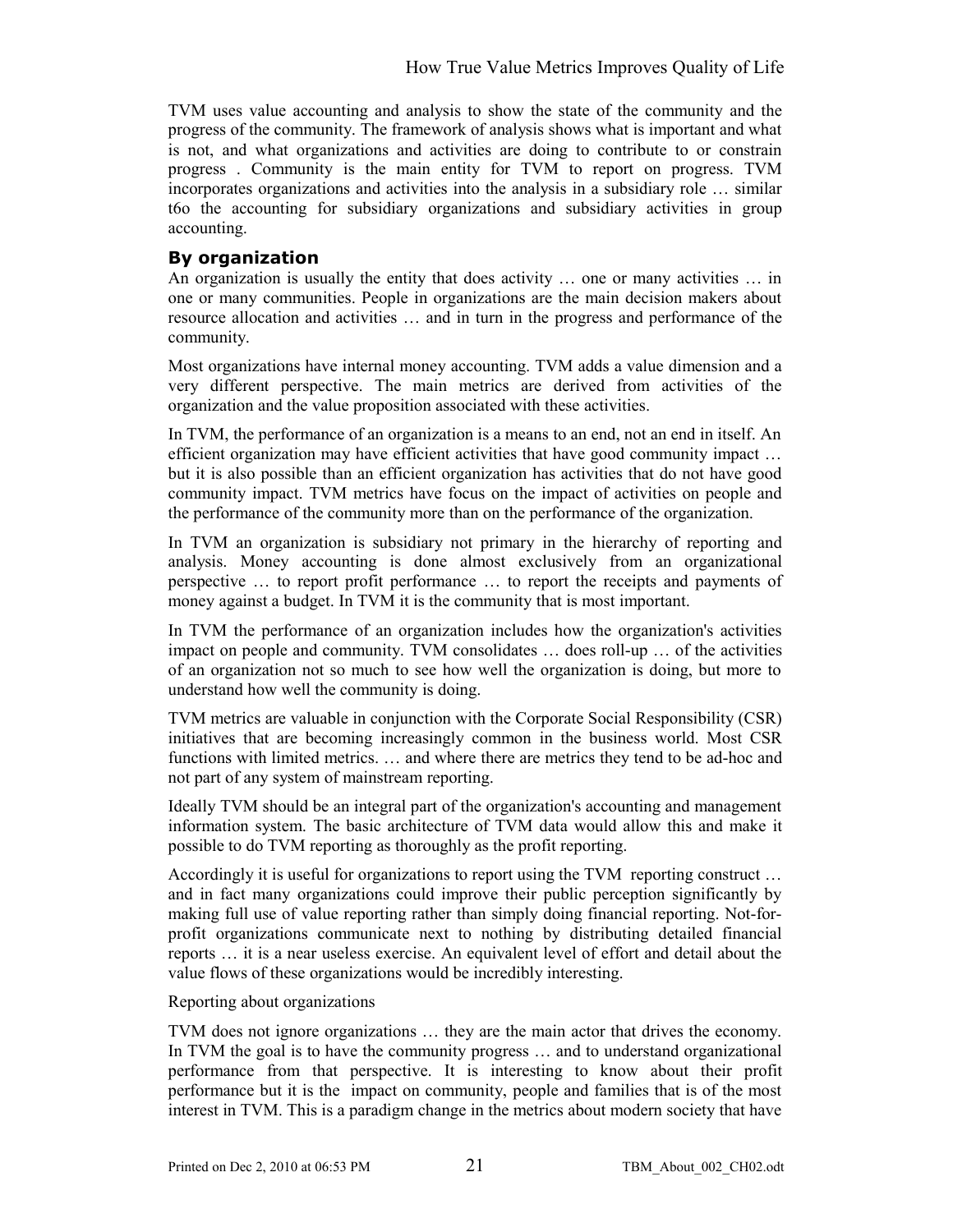been dominated for decades by the profits of business, stock market prices and growth … largely measured by how much gets consumed.

#### **For specific activities**

TVM uses an "activity" as the basic entity for performance analysis. It is activities that create socio-economic product or value … consuming resources and value in the process. Any discreet activity may be subject to TVM style analysis to obtain its value profile and what impact the activity is having on the community. The same information is useful for the analysis of the performance of an organization.

Activity reporting is the foundation element that sustains socio-economic performance The socio-economic status of the community and socio-economic changes for the community result from socio-economic activity. An activity consumes economic resources and in the process creates economic value … and where there is a surplus of value creation over value consumption there is value adding.

TVM uses the activity as the focus of data acquisition because an activity has simplicity, is the entity that sustains socio-economic performance and may easily be associated with factual information as well as time and place. An activity may have some form such as a "project" or a business "branch" … or a religious unit, or something in health or education or construction … but this does not change the concept. The activity is something simple that may easily be understood.

Data about an activity may be "rolled up" or consolidated so as to form a bigger entity. This roll up may be a variety of activities that add up to be the aggregate for a community, or the aggregate for a sector, or the aggregate for an organization.

Activities use resources, that is, consume value in order to create value. The process gives either value adding or value destruction. Activities also have a money dimension with money costs and money inflows resulting in money surplus or deficit. Sustainable activities are value adding and money surplus producing.

Accordingly the productivity of economic activity is a critical factor. TVM metrics therefore have some focus on the activity and the performance of the activity both in respect of its cost efficiency and its cost effectiveness. The metrics of efficiency and effectiveness relate respectively to the cost associated with the activity and the relationship of cost to impact for the activity. The goal is not merely to do the activity, but to get some useful results from doing the activity.

While many modern corporate organizations straddle many communities, and indeed in some cases many countries … their activities take place in specific places and it is in these places that there needs to be performance analysis and metrics about the impact on the community. A typical well managed organization will know about the profit contribution of any of its activities anywhere … in the TVM reporting framework there will also be knowledge of the value contribution of these activities on the communities where they are.

#### **Projects and programs**

A project or program may be similar to activity … or a subsidiary roll-up … it depends on the structure of the project or program. In many ways TVM activity reporting is similar to the project reporting that is done for UN, World Bank and other relief and development initiatives. The main characteristics of the TVM reporting is clarity about when and where the activity is taking place, and the ability to "roll-up" the information in a useful way to the community level.

The project or program has been an important operating entity for development implementation. Such an entity is well suited to capital projects like major construction,